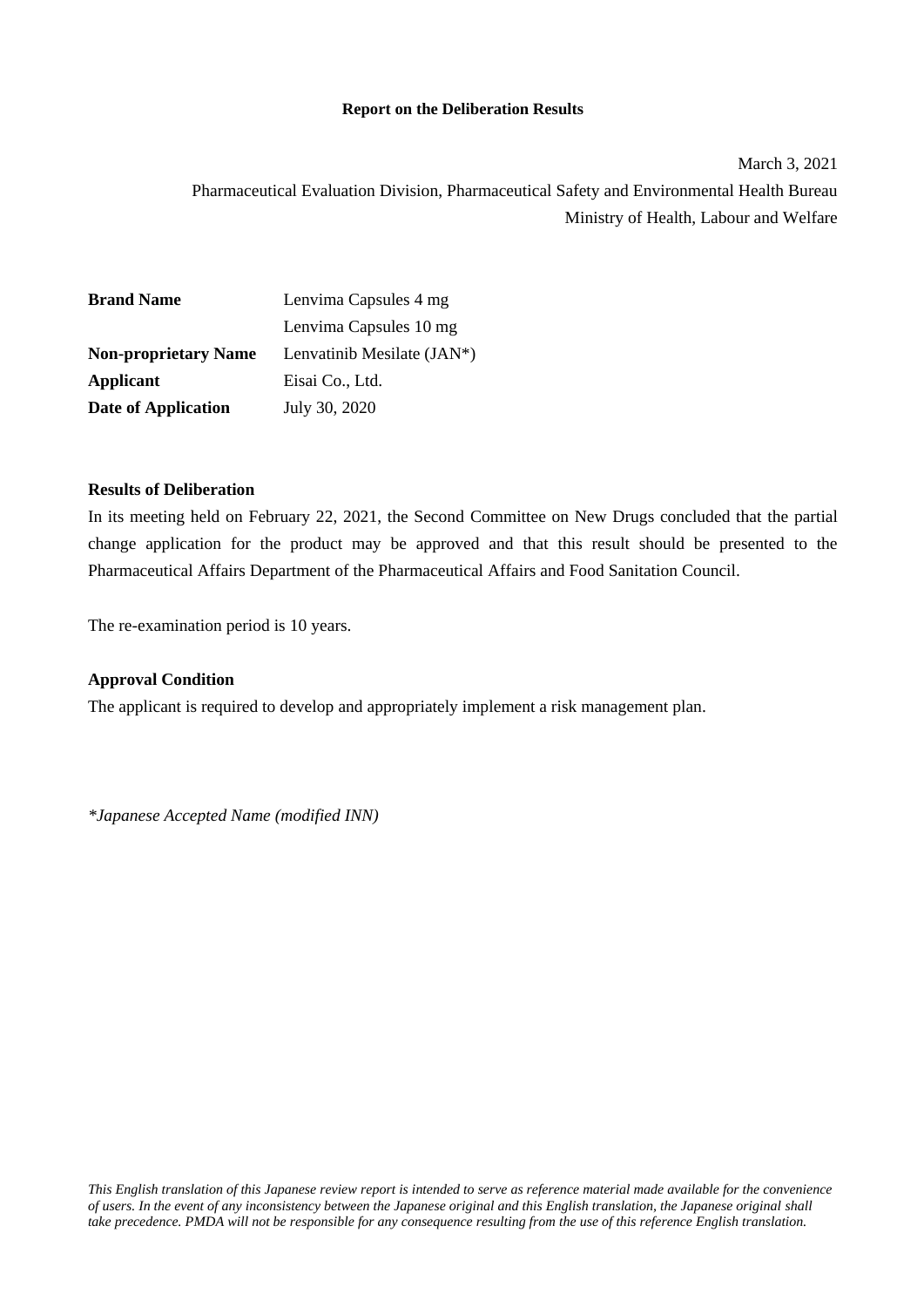#### **Review Report**

February 1, 2021 Pharmaceuticals and Medical Devices Agency

The following are the results of the review of the following pharmaceutical product submitted for marketing approval conducted by the Pharmaceuticals and Medical Devices Agency (PMDA).

| <b>Brand Name</b>                 | (1) Lenvima Capsules 4 mg                                                                               |
|-----------------------------------|---------------------------------------------------------------------------------------------------------|
|                                   | (2) Lenvima Capsules 10 mg                                                                              |
| <b>Non-proprietary Name</b>       | Lenvatinib Mesilate                                                                                     |
| Applicant                         | Eisai Co., Ltd.                                                                                         |
| <b>Date of Application</b>        | July 30, 2020                                                                                           |
| <b>Dosage Form/Strength</b>       | Each capsule contains 4.90 mg of Lenvatinib Mesilate (4 mg of lenvatinib) or                            |
|                                   | 12.25 mg of Lenvatinib Mesilate (10 mg of lenvatinib).                                                  |
| <b>Application Classification</b> | Prescription drug (4) Drug with a new indication                                                        |
|                                   | <b>Items Warranting Special Mention</b> Orphan drug (Orphan Drug Designation No. 469 of 2020 [R2 yaku], |
|                                   | PSEHB/PED Notification No. 0605-1 dated June 5, 2020, by the Pharmaceutical                             |
|                                   | Evaluation Division, Pharmaceutical Safety and Environmental Health Bureau,                             |
|                                   | Ministry of Health, Labour and Welfare                                                                  |
| <b>Reviewing Office</b>           | Office of New Drug V                                                                                    |

### **Results of Review**

On the basis of the data submitted, PMDA has concluded that the product has a certain degree of efficacy in the treatment of unresectable thymic carcinoma, and that the product has acceptable safety in view of its benefits (see Attachment).

As a result of its review, PMDA has concluded that the product may be approved for the indication and dosage and administration shown below, with the following condition. Decreased thyroid function should be further investigated through the post-marketing surveillance.

### **Indications**

(1) Unresectable thyroid cancer, unresectable hepatocellular carcinoma, unresectable thymic carcinoma

(2) Unresectable thyroid cancer, unresectable thymic carcinoma

(Underline denotes additions.)

*This English translation of this Japanese review report is intended to serve as reference material made available for the convenience of users. In the event of any inconsistency between the Japanese original and this English translation, the Japanese original shall take precedence. PMDA will not be responsible for any consequence resulting from the use of this reference English translation.*

Lenvima Capsules (thymic carcinoma)\_Eisai Co., Ltd.\_review report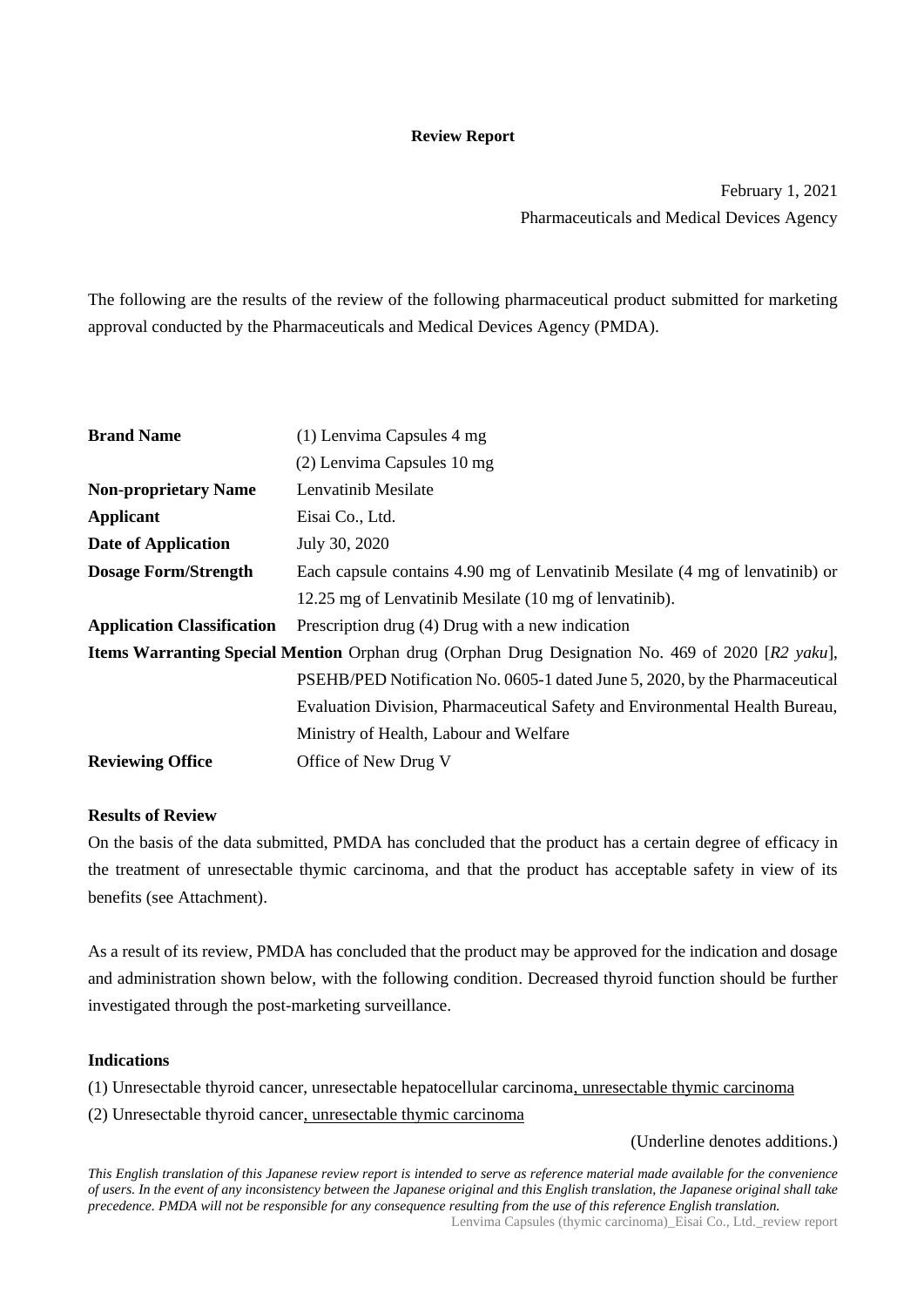### **Dosage and administration**

(1) Unresectable thyroid cancer, unresectable thymic carcinoma

The usual adult dosage is 24 mg of lenvatinib administered orally once daily. The dose may be reduced according to the patient's condition.

### Unresectable hepatocellular carcinoma

The usual adult dosage is determined according to the body weight; 12 mg for patients weighing ≥60 kg or 8 mg for patients weighing <60 kg, administered orally once daily. The dose may be reduced according to the patient's condition.

### (2) Unresectable thyroid cancer, unresectable thymic carcinoma

The usual adult dosage is 24 mg of lenvatinib administered orally once daily. The dose may be reduced according to the patient's condition.

(Underline denotes additions.)

### **Approval condition**

The applicant is required to develop and appropriately implement a risk management plan.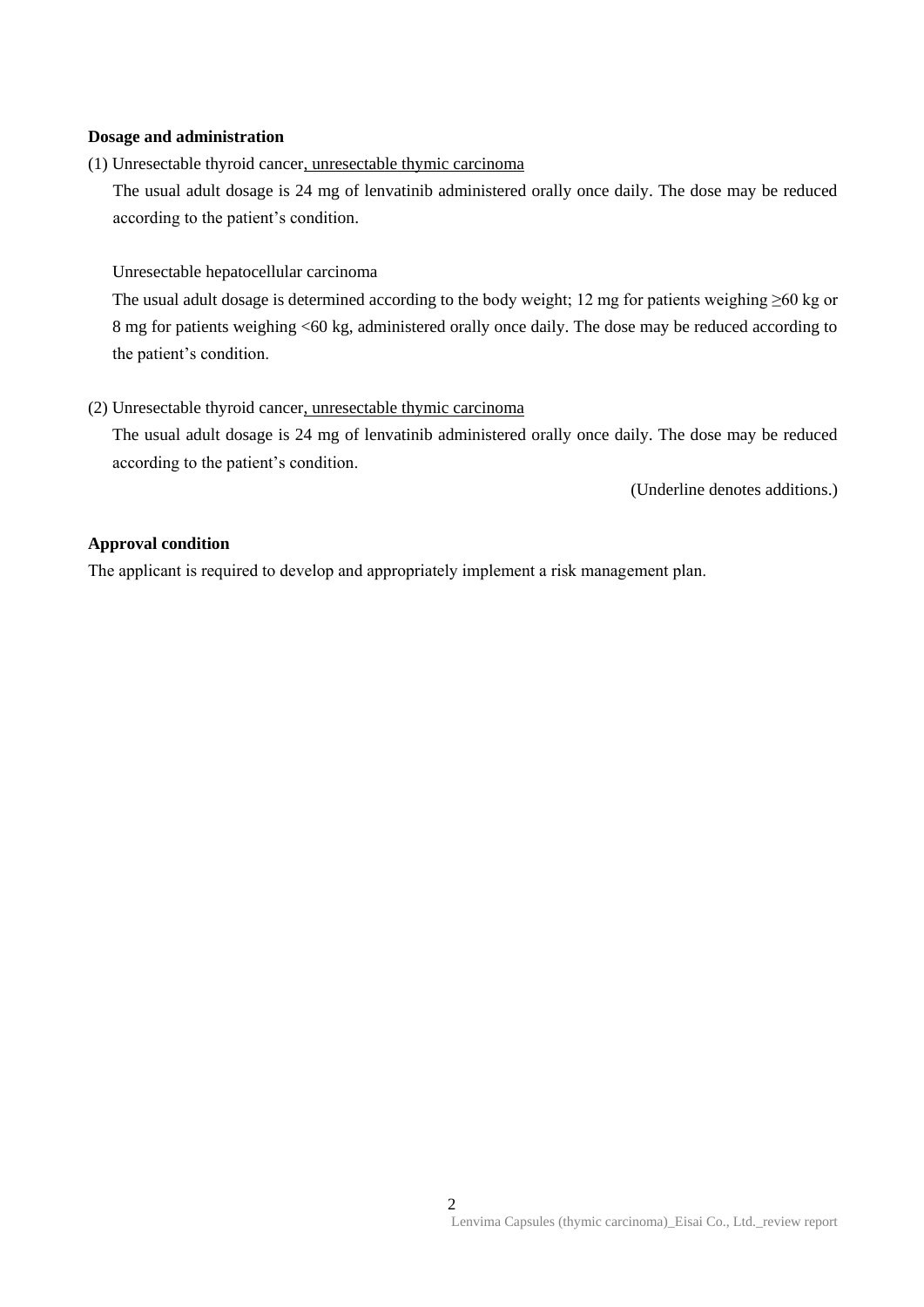### **Attachment**

#### **Review Report (1)**

December 23, 2020

The following is an outline of the data submitted by the applicant and content of the review conducted by the Pharmaceuticals and Medical Devices Agency (PMDA).

# **Product submitted for Approval Brand Name** (1) Lenvima Capsules 4 mg (2) Lenvima Capsules 10 mg **Non-proprietary Name** Lenvatinib Mesilate **Applicant** Eisai Co., Ltd. **Date of Application** July 30, 2020 **Dosage Form/Strength** Each capsule contains 4.90 mg of Lenvatinib Mesilate (4 mg of lenvatinib) or 12.25 mg of Lenvatinib Mesilate (10 mg of lenvatinib) **Proposed Indications** (1) Unresectable thyroid cancer, unresectable hepatocellular carcinoma, unresectable thymic carcinoma (2) Unresectable thyroid cancer, unresectable thymic carcinoma

(Underline denotes additions.)

#### **Proposed Dosage and Administration**

(1) Unresectable thyroid cancer, unresectable thymic carcinoma

The usual adult dosage is 24 mg of lenvatinib administered orally once daily. The dose may be reduced according to the patient's condition.

Unresectable hepatocellular carcinoma

The usual adult dosage is determined according to the body weight; 12 mg for patients weighing  $\geq 60$  kg or 8 mg for patients weighing <60 kg, administered orally once daily. The dose may be reduced according to the patient's condition.

(2) Unresectable thyroid cancer, unresectable thymic carcinoma The usual adult dosage is 24 mg of lenvatinib administered orally once daily. The dose may be reduced according to the patient's condition.

(Underline denotes additions.)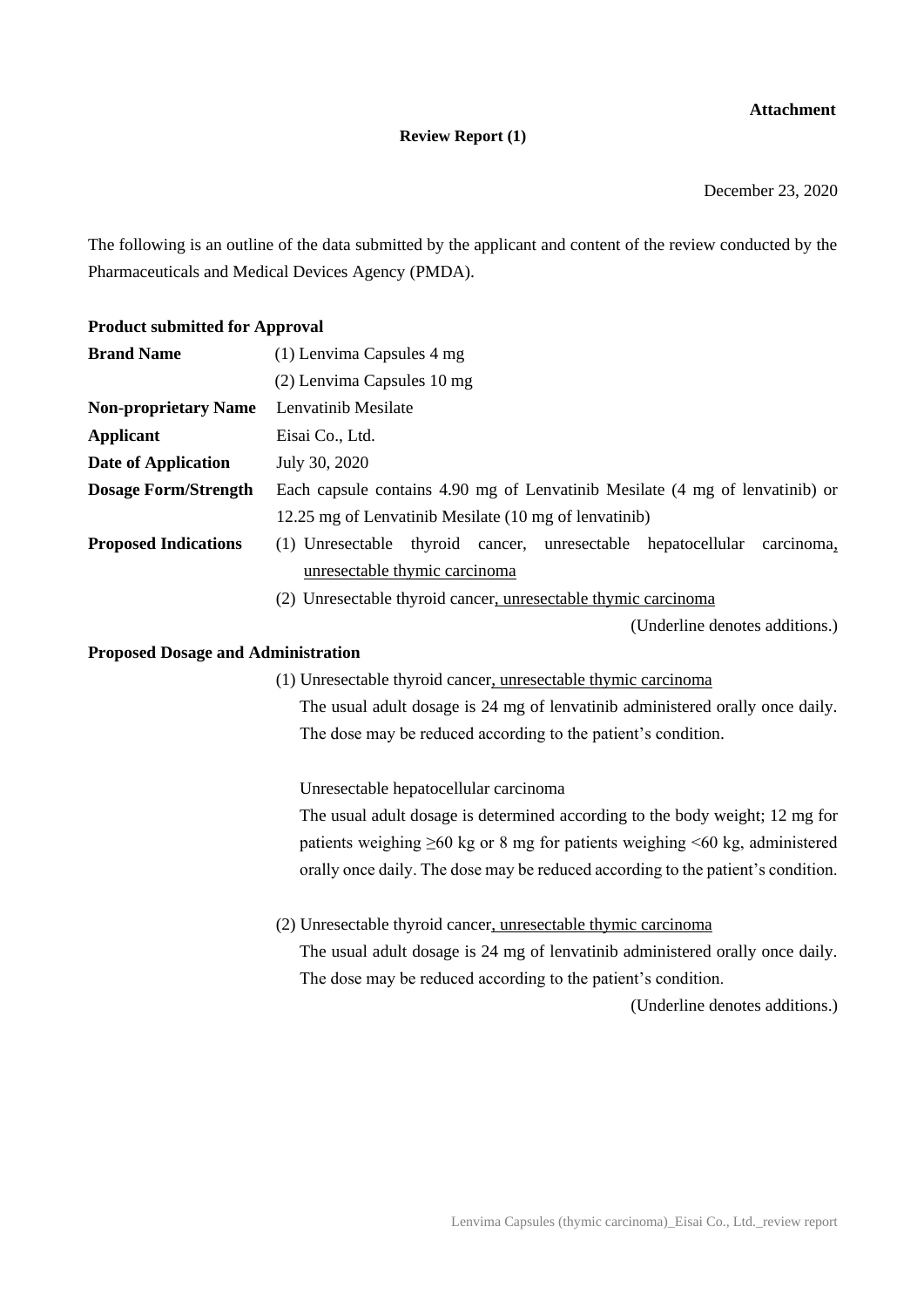# **Table of Contents**

| 5. |                                                                                                     |  |
|----|-----------------------------------------------------------------------------------------------------|--|
| 6. | Summary of Biopharmaceutic Studies and Associated Analytical Methods, Clinical Pharmacology, and    |  |
|    |                                                                                                     |  |
| 7. |                                                                                                     |  |
| 8. | Results of Compliance Assessment Concerning the New Drug Application Data and Conclusion Reached by |  |
|    |                                                                                                     |  |
| 9. |                                                                                                     |  |

## **List of Abbreviations**

See Appendix.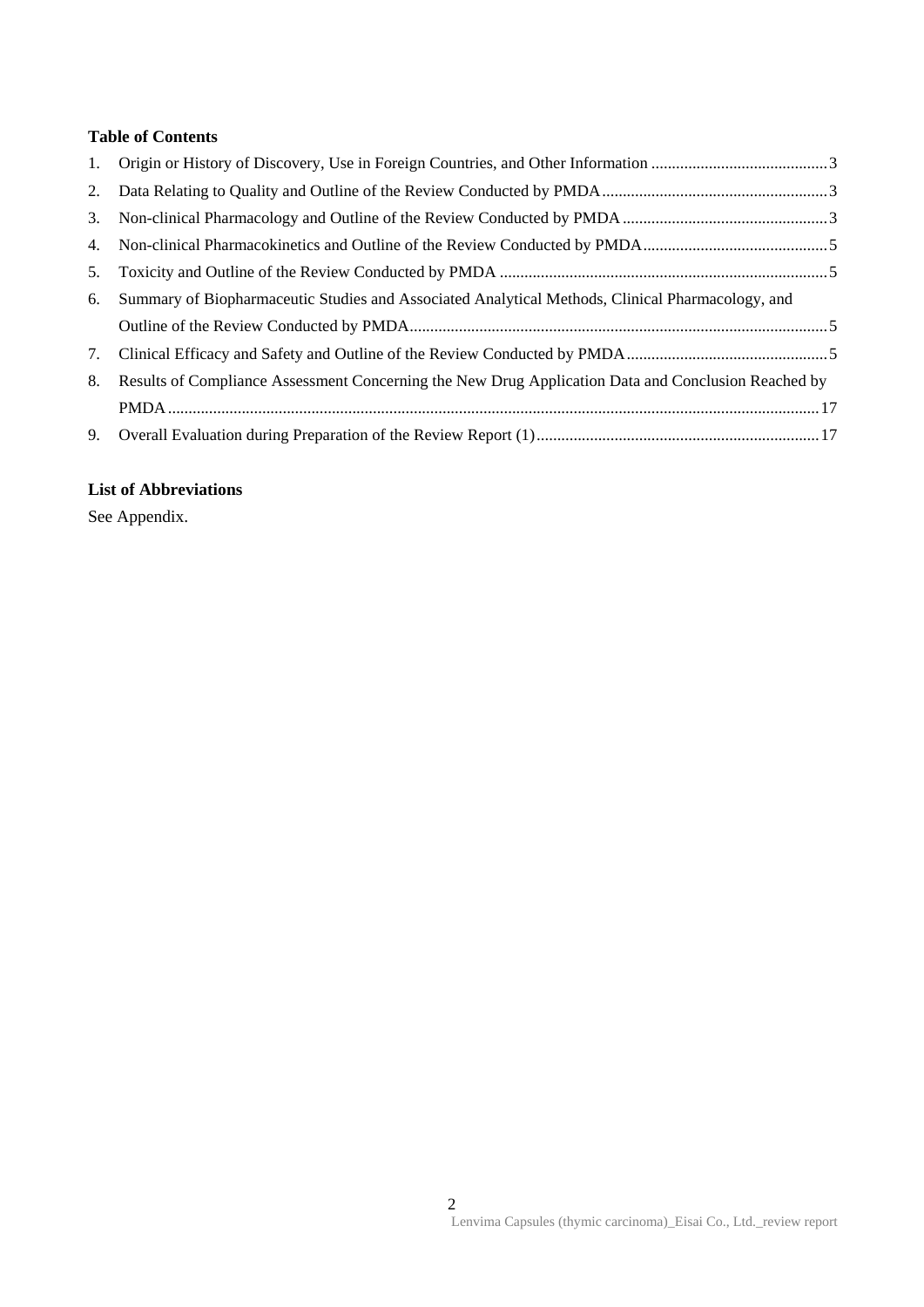### **1. Origin or History of Discovery, Use in Foreign Countries, and Other Information**

### **1.1 Outline of the proposed product**

Lenvatinib Mesilate (hereinafter referred to as lenvatinib), discovered by the applicant, is a low molecular compound that inhibits the activity of kinases including vascular endothelial growth factor receptor (VEGFR)1, VEGFR2, VEGFR3, rearranged during transfection (RET), fibroblast growth factor receptor (FGFR)1, FGFR2, FGFR3, FGFR4, platelet-derived growth factor receptor (PDGFR) α, and KIT (a stem cell growth factor receptor). Lenvatinib is expected to inhibit the signal transduction pathway mediated by these tyrosine kinase, thereby suppressing tumor growth.

In Japan, lenvatinib was approved in March 2015 for the treatment of unresectable thyroid cancer, and in March 2018 for an additional indication, unresectable hepatocellular carcinoma.

### **1.2 Development history, etc.**

In April 2017, for clinical development of lenvatinib for unresectable thymic carcinoma, an investigatorinitiated phase II study (REMORA study) began in Japan at study centers including the National Cancer Center Hospital in patients with unresectable thymic carcinoma previously treated with platinum-based chemotherapy regimens, supported by the Project Promoting Clinical Trials for Development of New Drugs from the Japan Agency for Medical Research and Development.

As of November 2020, lenvatinib has not been approved for the indication of thymic carcinoma in any country or region.

Based mainly on the results of the REMORA study, the present partial change application was filed to add the new indication of unresectable thymic carcinoma.

Lenvatinib was designated as an orphan drug (Orphan Drug Designation No. 469 of 2020 [*R2 yaku*]) for the intended indication of "unresectable thymic carcinoma" in June 2020.

### **2. Data Relating to Quality and Outline of the Review Conducted by PMDA**

Since the present application is for a new indication, no quality-related data were submitted.

### **3. Non-clinical Pharmacology and Outline of the Review Conducted by PMDA**

### **3.1 Primary pharmacodynamics**

### **3.1.1 Antiproliferative activity against malignant tumor-derived cell lines**

### **3.1.1.1** *In vivo* **(CTD 4.2.1.1)**

The antitumor effect of lenvatinib was studied in nude mice  $(n = 8/$ group) that had been subcutaneously xenografted with the human thymic carcinoma derived Ty-82 cell lines. Starting from 8 days post-xenograft (Day 1), lenvatinib was administered to the mice at 10, 30, or 100 mg/kg QD orally for 28 days, and tumor volume was calculated on Day 29. As shown in Figure 1, the antitumor effect was statistically significant in all lenvatinib groups as compared with the control group (3 mmol/L hydrochloric acid [HCl]).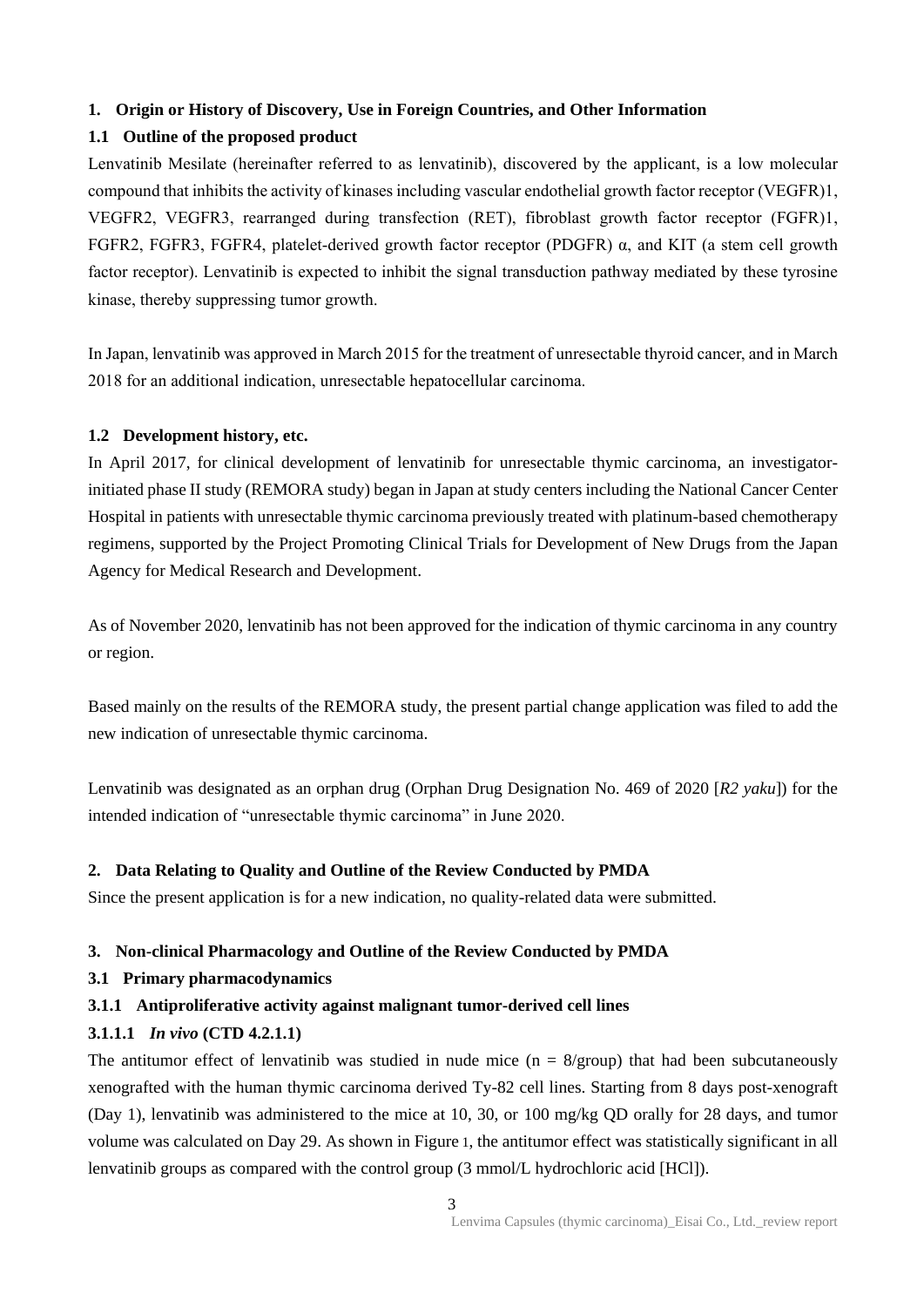

**Figure 1. Antitumor effect of lenvatinib in nude mice subcutaneously xenografted with Ty-82 cell lines**  $n = 8$ ; mean  $\pm$  standard deviation; \* *P* < 0.05 versus the control group; \*\* *P* < 0.001 versus the control group; \*\*\* *P* < 0.0001 versus the control group (all tested by Dunnett's mutiple comparison)

#### **3.R Outline of the review conducted by PMDA**

Based on the submitted data and discussions in the following subsections, PMDA concluded that the applicant's explanation about the non-clinical pharmacology of lenvatinib is acceptable.

#### **3.R.1 Efficacy of lenvatinib in the treatment of thymic carcinoma**

The applicant's explanation about the efficacy of lenvatinib in the treatment of thymic carcinoma:

The following observations indicate that lenvatinib has promising efficacy in the treatment of thymic carcinoma.

- Lenvatinib inhibits signal transduction mediated by VEGFR2 kinase activity, thereby suppressing angiogenesis in tumor tissue (see Review Report of Lenvima Capsules 4 mg and 10 mg, dated January 9, 2015)
- Lenvatinib showed an antitumor effect in nude mice subcutaneously xenografted with the human thymic carcinoma cell lines [see Section 3.1.1.1].

### PMDA's view:

The applicant's explanation is generally acceptable. However, it remains unclear to what extent each kinase inhibited by lenvatinib is involved in tumor growth, which can be useful information for identifying eligible patients for lenvatinib treatment. Therefore, the applicant should continue to collect information, and new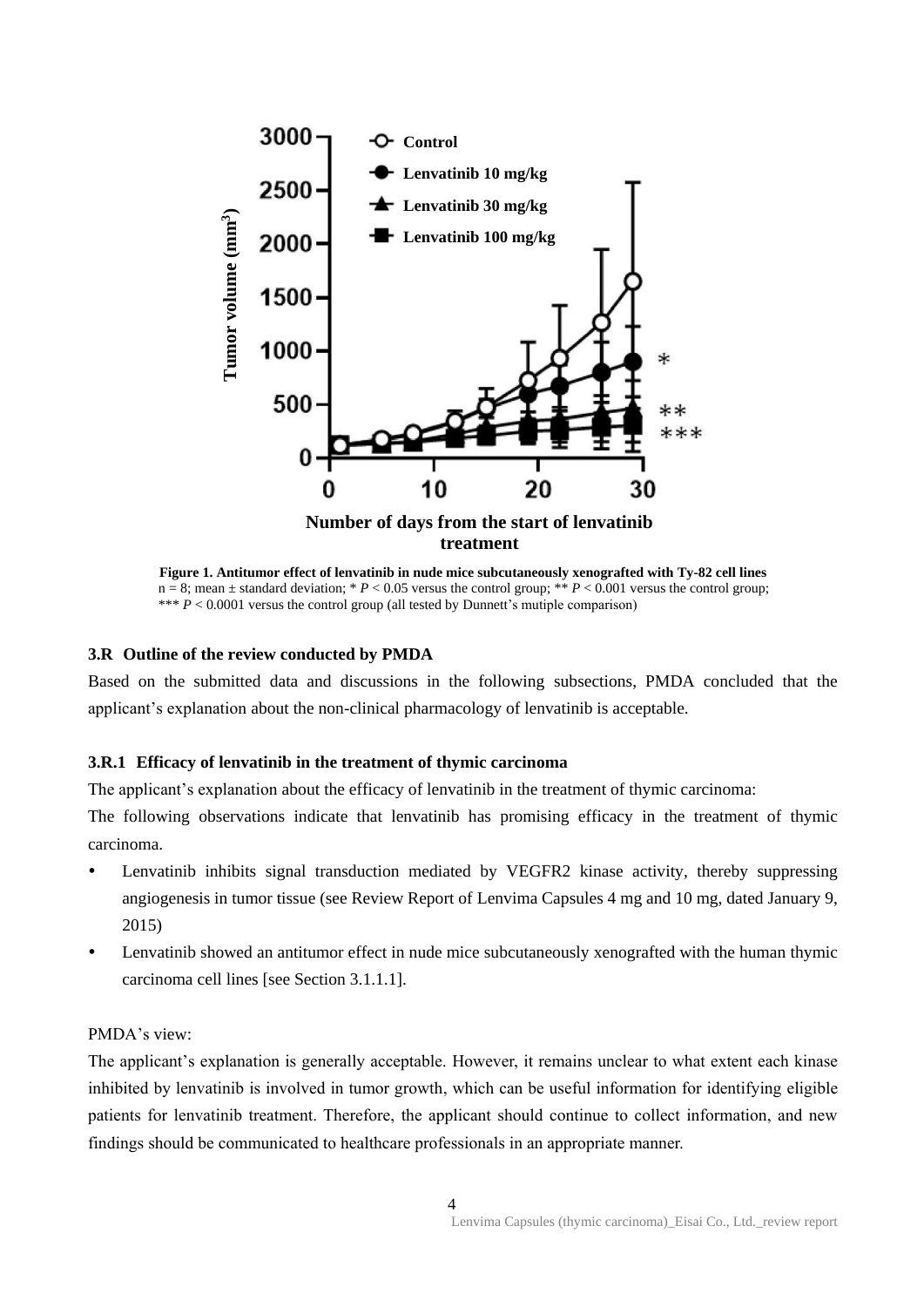### **4. Non-clinical Pharmacokinetics and Outline of the Review Conducted by PMDA**

The present application is for a new indication, and non-clinical pharmacokinetic data have already been evaluated at the initial approval. Therefore, no new data were submitted.

### **5. Toxicity and Outline of the Review Conducted by PMDA**

Because the present application is intended for a new indication, no data relating to toxicity testing were submitted.

# **6. Summary of Biopharmaceutic Studies and Associated Analytical Methods, Clinical Pharmacology, and Outline of the Review Conducted by PMDA**

The present application is intended for a new indication. Data relating to biopharmaceutic studies and associated analytical methods as well as clinical pharmacology data have already been evaluated for the initial approval, and no new data were submitted.

### **7. Clinical Efficacy and Safety and Outline of the Review Conducted by PMDA**

The applicant submitted efficacy and safety evaluation data, in the form of results data from a Japanese phase II study (Table 1).

| Data<br>category | Location | Study<br>ID   | Phase | Study population                                                                                                         | Number<br>of<br>subjects<br>enrolled | Summary of dosage<br>regimen         | Main<br>endpoints |
|------------------|----------|---------------|-------|--------------------------------------------------------------------------------------------------------------------------|--------------------------------------|--------------------------------------|-------------------|
| Evaluation       | Japan    | <b>REMORA</b> | Н     | Patients with unresectable thymic carcinomal<br>platinum-based<br>previously<br>with<br>treated<br>chemotherapy regimens | 42                                   | Oral lenvatinib 24 mg Efficacy<br>QD | Safety            |

#### **Table 1. A clinical study on efficacy and safety**

The following subsections outline the clinical studies. Main adverse events other than deaths that occurred in the clinical study are summarized in Section "7.2 Adverse events, etc. observed in the clinical study."

### **7.1 Evaluation data**

### **7.1.1 Japanese study**

# **7.1.1.1 Japanese phase II study (CTD 5.3.5.2-1, REMORA study [ongoing since April 2017, efficacy data cut-off on February 22, 2019; safety data cut-off on \*\* \*\*, 20\*\*])**

An open-label, uncontrolled study was conducted at 8 study centers in Japan to assess the efficacy and safety of lenvatinib in patients with unresectable thymic carcinoma<sup>1</sup> previously treated with platinum-based chemotherapy regimens<sup>2)</sup> (target sample size, 42 subjects).

Subjects received lenvatinib 24 mg orally QD. The treatment was continued until disease progression or the treatment discontinuation criteria were met.

 $\overline{a}$ <sup>1)</sup> Eligible patients had (1) unresectable Masaoka-Koga stage IIIa or IIIb thymic carcinoma; (2) Masaoka-Koga stage IVa or IVb thymic carcinoma; or (3) postoperative recurrent thymic carcinoma.

<sup>&</sup>lt;sup>2)</sup>  $\geq$ 1 prior platinum-based chemotherapy regimen, or prior chemoradiotherapy.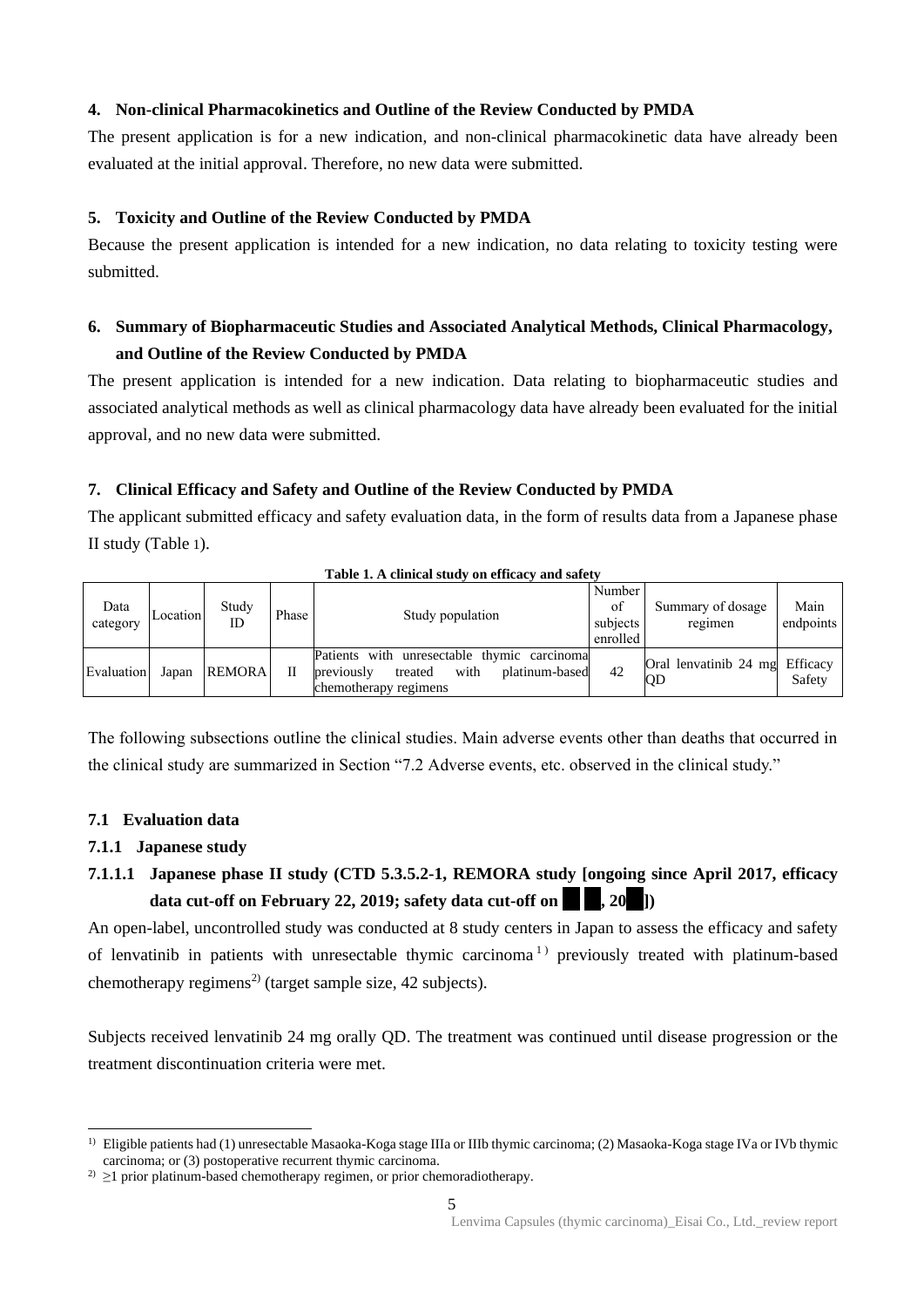All 42 subjects enrolled in this study received lenvatinib and were included in the efficacy and safety analyses.

The primary endpoint was the response rate centrally reviewed according to the Response Evaluation Criteria in Solid Tumors (RECIST) ver.1.1. The study was designed with 2 stages and a response rate threshold of 10%.<sup>3)</sup> In the first stage, the results up to 20 subjects were analyzed, and enrollment was continued when  $\geq$ 1 subject was found to have responded. In the second stage involving additional subjects of 22 (a total of up to 42 subjects), the treatment was determined as effective when 8 of these subjects responded to it. The primary analysis of the study was performed when all subjects in the efficacy analysis set had undergone a follow-up period of ≥12 months.

Table 2 shows the response rate centrally reviewed according to RECIST ver.1.1, the primary endpoint of the study. The lower limit of 90% confidence interval [CI] was higher than the prespecified response rate threshold (10%) on the data cut-off date of February 22, 2019.

| Table 2. Best overall response and response rate<br>(RECIST ver.1.1, efficacy analysis set, centrally reviewed, data cut-off on February 22, 2019) |                           |  |  |  |  |
|----------------------------------------------------------------------------------------------------------------------------------------------------|---------------------------|--|--|--|--|
| $n$ (%)                                                                                                                                            |                           |  |  |  |  |
| Best overall response                                                                                                                              | $N = 42$                  |  |  |  |  |
| <b>CR</b>                                                                                                                                          | $\Omega$                  |  |  |  |  |
| <b>PR</b>                                                                                                                                          | 16(38.1)                  |  |  |  |  |
| SD.                                                                                                                                                | 24(57.1)                  |  |  |  |  |
| PD.                                                                                                                                                | 2(4.8)                    |  |  |  |  |
| Response rate $(CR + PR)$ (Response rate [90% $CI^*$ ], %)                                                                                         | $16(38.1\%$ [25.6, 52.0]) |  |  |  |  |
| $\sim$ $\sim$ 1<br>$\mathbf{D}$ and $\mathbf{D}$ and $\mathbf{D}$ and $\mathbf{D}$                                                                 |                           |  |  |  |  |

\* Clopper-Pearson method

There were no deaths during treatment or within 30 days after the last dose of lenvatinib.

### **7.R Outline of the review conducted by PMDA**

### **7.R.1 Efficacy**

Based on the following discussions, PMDA concluded that lenvatinib has a certain level of efficacy in the treatment of patients with unresectable thymic carcinoma previously treated with platinum-based chemotherapy regimens.

### **7.R.1.1 Efficacy endpoint and evaluation results**

The applicant's explanation about the primary endpoint and the efficacy of lenvatinib in the treatment of patients with unresectable thymic carcinoma previously treated with platinum-based chemotherapy regimens in the REMORA study:

Articles report that patients with unresectable thymic carcinoma who had responded to lenvatinib were likely to show improved clinical symptoms such as chest pain and dyspnoea with reduced tumor size (*J Thorac Oncol.* 2016;11:e125-6, etc). Responding to lenvatinib is therefore considered clinically significant in this patient population, and therefore, the response rate was defined as the primary endpoint of the REMORA study.

 $\overline{a}$ 3) The response rate threshold of 10% was specified based on the response rate of 10% to 14% reported in clinical studies (e.g., *Lung Cancer.* 2015;87:34-8) in Japan and overseas which assessed the efficacy and safety of cytotoxic antineoplastic drugs in patients with unresectable thymic carcinoma who had been previously treated with chemotherapy regimens.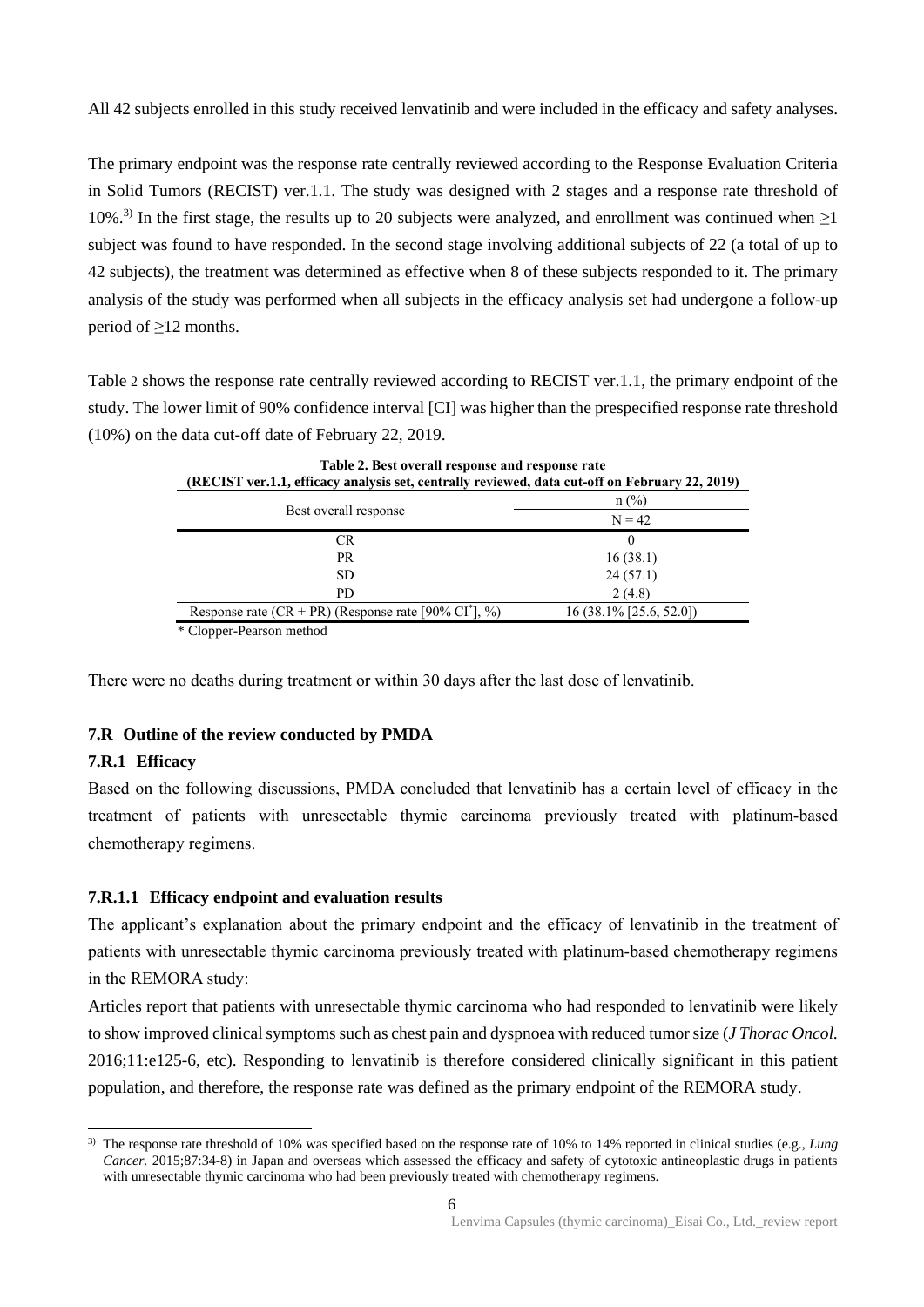In the REMORA study, the response rate [90% CI] was  $38.1\%$  [25.6, 52.0], with the lower limit of 90% CI, 25.6%, exceeding the prespecified response rate threshold of 10% [see Section 7.1.1.1]. In addition, no standard therapy has demonstrated prolonged overall survival (OS) in the patient population of the study. Given these, lenvatinib is expected to have efficacy in patients with unresectable thymic carcinoma previously treated with platinum-based chemotherapy regimens.

Figure 2 shows the best percent change from baseline in the sum of target lesion sizes centrally reviewed according to RECIST ver.1.1 in the REMORA study. The median duration of response<sup>4)</sup> [95% CI] was 11.6 months [5.8, 18.0].<sup>5)</sup>



**Figure 2. Best percent change from baseline in the sum of target lesion diameters (RECIST ver.1.1, efficacy analysis set, centrally reviewed)**

### PMDA's view:

 $\overline{a}$ 

The relationship remains unclear between the response rate and OS, the true endpoint, in patients with unresectable thymic carcinoma previously treated with platinum-based chemotherapy regimens. Therefore, the effect of lenvatinib on life extension in this patient population is difficult to evaluate based on the response

<sup>&</sup>lt;sup>4)</sup> The duration of response in patients achieving confirmed complete response (CR) or partial response (PR) was defined as time from the initial response (complete response [CR] or partial response [PR]) to progressive disease (PD) or death. Patients who survived or did not experience PD, or those who had started subsequent therapy were censored at the time point of the last visit or last image evaluation.

<sup>5)</sup> The duration of response ranged from 1.9 to 21.1 months.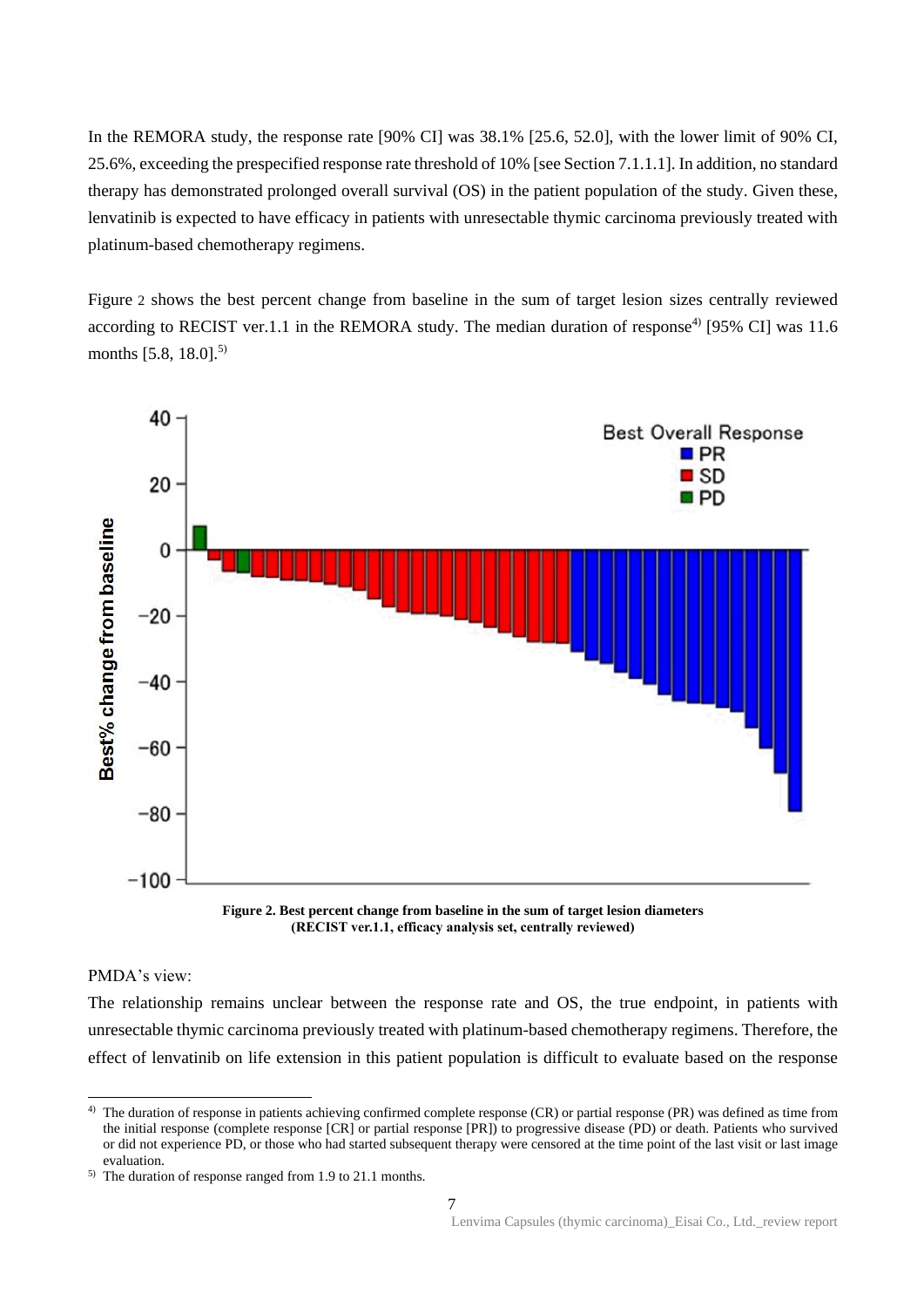rate, the primary endpoint of the REMORA study. Nevertheless, the applicant's explanation about the efficacy of lenvatinib is reasonable, and the response rates and other data from the REMORA study indicated a certain level of efficacy of lenvatinib in the treatment of patients with unresectable thymic carcinoma previously treated with platinum-based chemotherapy regimens.

### **7.R.2 Safety [for adverse events, see Section "7.2 Adverse events, etc. observed in the clinical study"]**

PMDA considers that, based on the discussions in the following subsections, the use of lenvatinib in patients with unresectable thymic carcinoma previously treated with platinum-based chemotherapy regimens requires particular caution against decreased thyroid function in addition to the adverse events<sup>6)</sup> that had been identified during the approval process of lenvatinib for the previously approved indications; and thus patients should be monitored closely for these adverse events during lenvatinib treatment.

Although the use of lenvatinib requires particular caution against the above-mentioned adverse events, PMDA concluded that patients with thymic carcinoma will be tolerant to lenvatinib as long as they are followed up by physicians with sufficient knowledge and experience in cancer chemotherapy appropriately through adverse event monitoring and control and dose interruption or reduction.

#### **7.R.2.1 Safety profile of lenvatinib**

 $\overline{a}$ 

The applicant's explanation about the safety profiles of lenvatinib based on the safety data from the REMORA study:

Table 3 summarizes the safety data from the REMORA study.

|                                                     | $n(\%)$   |
|-----------------------------------------------------|-----------|
|                                                     | $N = 42$  |
| All adverse events                                  | 42 (100)  |
| Grade $\geq$ 3 adverse events                       | 37(88.1)  |
| Adverse events resulting in death                   | $\theta$  |
| Serious adverse events                              | 12(28.6)  |
| Adverse events leading to treatment discontinuation | 4(9.5)    |
| Adverse events leading to dose interruption         | 13 (31.0) |
| Adverse events leading to dose reduction            | 42 (100)  |

**Table 3. Summary of safety data (REMORA study, safety analysis set)**

In the REMORA study, adverse events of any grade with an incidence of ≥20% were hypertension (37 subjects, 88.1%); proteinuria (30 subjects, 71.4%); palmar-plantar erythrodysaesthesia syndrome (29 subjects, 69.0%); hypothyroidism (27 subjects, 64.3%); diarrhoea (24 subjects, 57.1%); platelet count decreased (23 subjects, 54.8%); decreased appetite (18 subjects, 42.9%); weight decreased and dysphonia (17 subjects each, 40.5%); aspartate aminotransferase (AST) increased, malaise, and stomatitis (14 subjects each, 33.3%); alanine aminotransferase (ALT) increased, nausea, headache, and fatigue (12 subjects each, 28.6%);

<sup>6)</sup> Hypertension/hypertensive crisis, infections, renal disorder, haemorrhage-related events, palmar-plantar erythrodysaesthesia syndrome, haematotoxicity, liver disorder, acute cholecystitis, arrhythmia, cardiac function disturbance, hypocalcaemia, thromboembolism, gastrointestinal perforation, gastrointestinal fistulae, pneumothorax, posterior reversible encephalopathy syndrome, delayed wound healing, interstitial lung disease, and blood thyroid stimulating hormone increased (see "Review Report of Lenvima Capsules 4 mg and 10 mg dated January 9, 2015," "Review Report of Lenvima Capsules 4 mg dated February 14, 2018," etc.)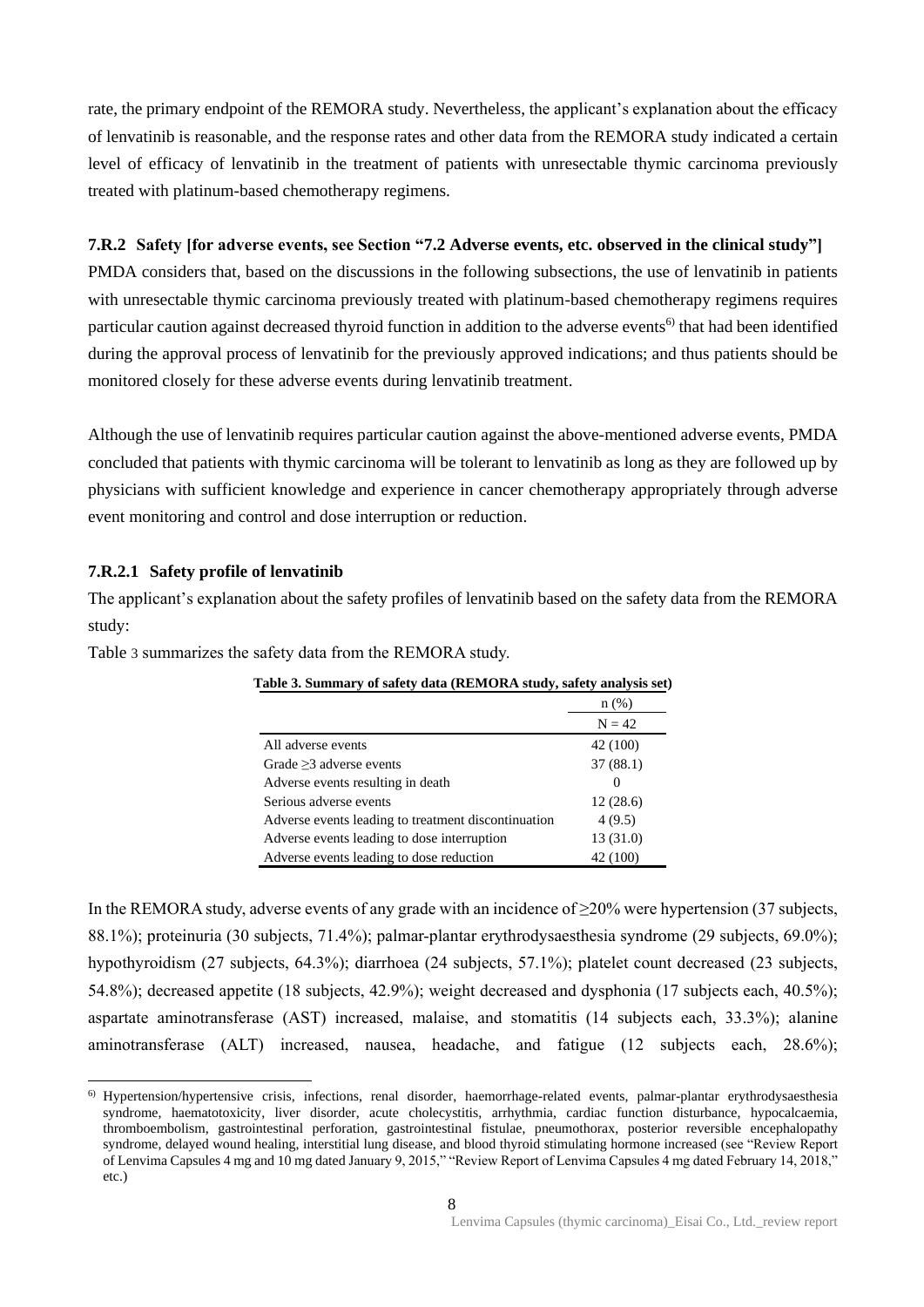hypoalbuminaemia (11 subjects, 26.2%), and vomiting (10 subjects, 23.8%). Grade ≥3 adverse events with an incidence of ≥5% were hypertension (27 subjects, 64.3%); diarrhoea (4 subjects, 9.5%); weight decreased and palmar-plantar erythrodysaesthesia syndrome (3 subjects each, 7.1%). An adverse event leading to dose interruption with an incidence of ≥5% was diarrhoea (3 subjects, 7.1%), and adverse events leading to dose reduction with an incidence of ≥5% were proteinuria (18 subjects, 42.9%); palmar-plantar erythrodysaesthesia syndrome (11 subjects, 26.2%); hypertension (10 subjects, 23.8%); decreased appetite and malaise (6 subjects each, 14.3%); diarrhoea and protein urine (5 subjects each, 11.9%); arthralgia and fatigue (3 subjects each, 7.1%). There were no serious adverse events or adverse events leading to treatment discontinuation with an incidence of ≥5%.

The applicant's explanation about the differences in the safety profiles of lenvatinib between patients with unresectable thymic carcinoma in the REMORA study and patients with unresectable thyroid cancer in Study 303,<sup>7)</sup> in which lenvatinib was evaluated for the approved indication using the dosage regimen identical to that of the REMORA study:

| Table 4 summarizes the safety data from the REMORA study and the lenvatinib group in Study 303. |  |  |  |
|-------------------------------------------------------------------------------------------------|--|--|--|
|                                                                                                 |  |  |  |

| Table 4. Summary of safety data from REMORA study and Study 303 |                                 |                               |  |  |  |
|-----------------------------------------------------------------|---------------------------------|-------------------------------|--|--|--|
|                                                                 | $n$ (%)                         |                               |  |  |  |
|                                                                 | Thymic<br>carcinoma<br>(REMORA) | Thyroid cancer<br>(Study 303) |  |  |  |
|                                                                 | $N = 42$                        | $N = 261$                     |  |  |  |
| All adverse events                                              | 42 (100)                        | 260(99.6)                     |  |  |  |
| Grade $\geq$ 3 adverse events                                   | 37(88.1)                        | 227(87.0)                     |  |  |  |
| Adverse events resulting in death                               | 0                               | 20(7.7)                       |  |  |  |
| Serious adverse events                                          | 12(28.6)                        | 139(53.3)                     |  |  |  |
| Adverse events leading to treatment discontinuation             | 4(9.5)                          | 46 (17.6)                     |  |  |  |
| Adverse events leading to dose interruption                     | 13(31.0)                        | 217(83.1)                     |  |  |  |
| Adverse events leading to dose reduction                        | 42 (100)                        | 178 (68.2)                    |  |  |  |

Adverse events of any grade with a ≥20% higher incidence in the REMORA study than in Study 303 were proteinuria (30 subjects [71.4%] in the REMORA study, 88 subjects [33.7%] in Study 303), palmar-plantar erythrodysaesthesia syndrome (29 subjects [69.0%], 84 subjects [32.2%]), hypothyroidism (27 subjects [64.3%], 14 subjects [5.4%]), platelet count decreased (23 subjects [54.8%], 17 subjects [6.5%]), malaise (14 subjects [33.3%], 14 subjects [5.4%]), AST increased (14 subjects [33.3%], 18 subjects [6.9%]), and ALT increased (12 subjects [28.6%], 20 subjects [7.7%]). A Grade ≥3 adverse event with a ≥5% higher incidence in the REMORA study than in Study 303 was hypertension (27 subjects [64.3%], 112 subjects [42.9%]). Adverse events leading to dose reduction with a  $\geq$ 5% higher incidence in the REMORA study than in Study 303 were proteinuria (18 subjects [42.9%], 28 subjects [10.7%]), palmar-plantar erythrodysaesthesia syndrome (11 subjects [26.2%], 20 subjects [7.7%]), hypertension (10 subjects [23.8%], 35 subjects [13.4%]), malaise (6 subjects [14.3%], 2 subjects [0.8%]), and protein urine (5 subjects [11.9%], 0). There were no adverse events

 $\overline{a}$ 

 $7)$  Study 303 is a global phase III study in patients with locally advanced or metastatic radioactive iodine-refractory differentiated thyroid cancer.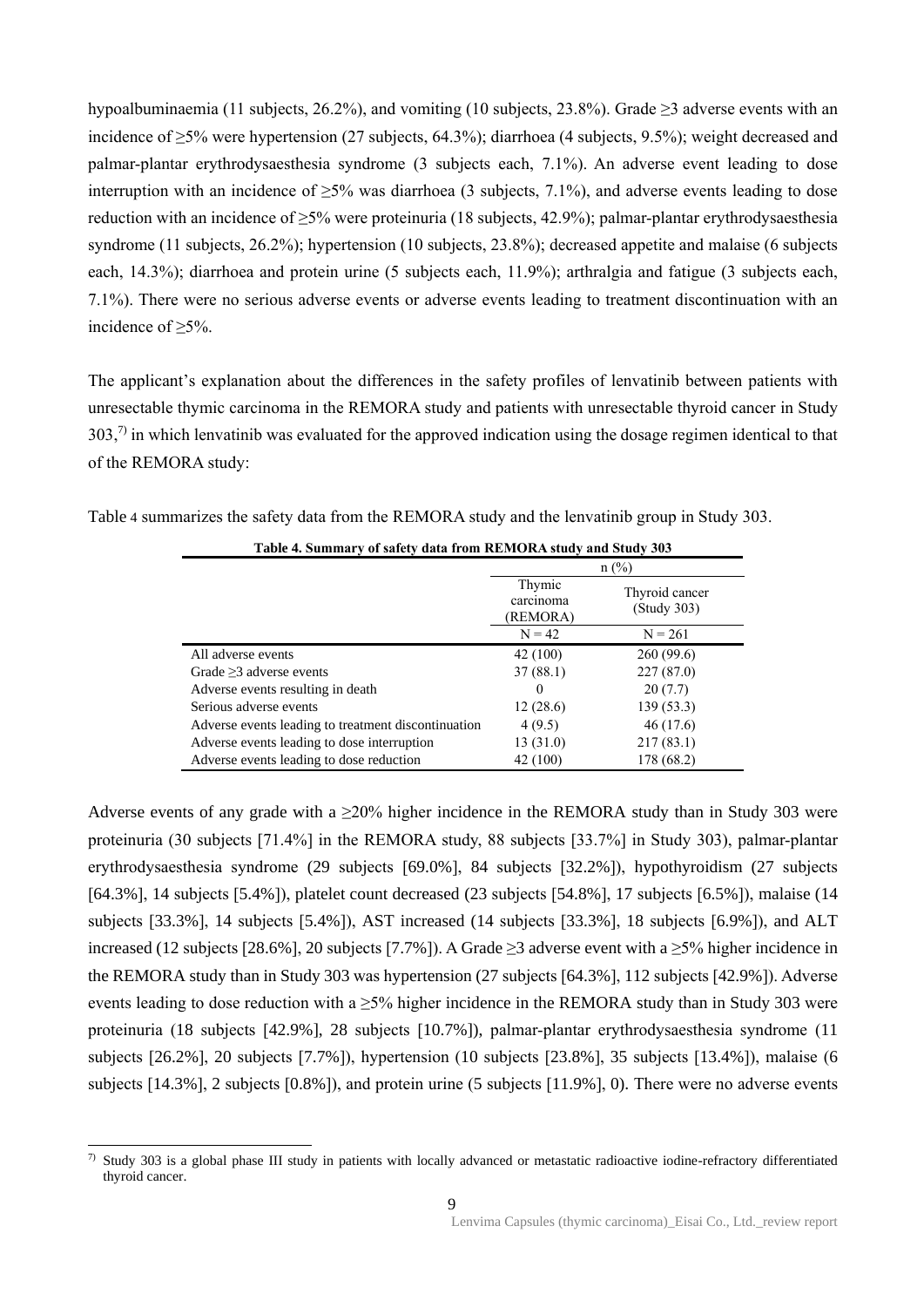resulting in death, serious adverse events, or adverse events leading to treatment discontinuation or dose interruption with a  $\geq$ 5% higher incidence in the REMORA study than in Study 303.

### PMDA's view:

In the REMORA study, some adverse events occurred at a higher incidence than that in patients with thyroid cancer, for which lenvatinib has already been approved. However, most of these adverse events are known, and there were no trends towards increasing incidence of adverse events resulting in death or serious adverse events. Given this, etc., patients with thymic carcinoma will be tolerant to lenvatinib as long as they are followed up by physicians with sufficient knowledge and experience in cancer chemotherapy appropriately through adverse event monitoring and control and dose interruption or reduction.

In the following subsections, PMDA reviews adverse events primarily focusing on decreased thyroid function, which incidence was particularly high in patients with thymic carcinoma as compared with that in patients with thyroid cancer.

### **7.R.2.2 Decreased thyroid function**

The applicant's explanation about decreased thyroid function associated with lenvatinib:

Events classified under Medical Dictionary for Regulatory Activities (MedDRA) preferred terms (PTs) of "hypothyroidism," "blood thyroid stimulating hormone increased," "thyroxine decreased," "tri-iodothyronine decreased," "thyroxine free decreased," "tri-iodothyronine free decreased," "thyroglobulin decreased," and "thyroid hormones decreased" were counted.

| Table 5. Incidence of decreased thyroid function (REMORA study) |            |                |  |  |  |
|-----------------------------------------------------------------|------------|----------------|--|--|--|
|                                                                 | $n$ (%)    |                |  |  |  |
| PТ<br>$(MedDRA/J$ ver.19.1)                                     | $N = 42$   |                |  |  |  |
|                                                                 | All Grades | Grade $\geq$ 3 |  |  |  |
| Decreased thyroid function <sup>*</sup>                         | 31 (73.8)  |                |  |  |  |
| Hypothyroidism                                                  | 27(64.3)   | O              |  |  |  |
| Blood thyroid stimulating hormone<br>increased                  | 6(14.3)    | $\theta$       |  |  |  |

Table 5 shows the incidence of decreased thyroid function in the REMORA study.

\* Total of events subject to analysis

In the REMORA study, there were no decreased thyroid function-related events resulting in death, serious, or leading to treatment discontinuation, dose interruption, or dose reduction.

In the REMORA study, the median time to the initial onset of decreased thyroid function events was 29 days (range, 8-168).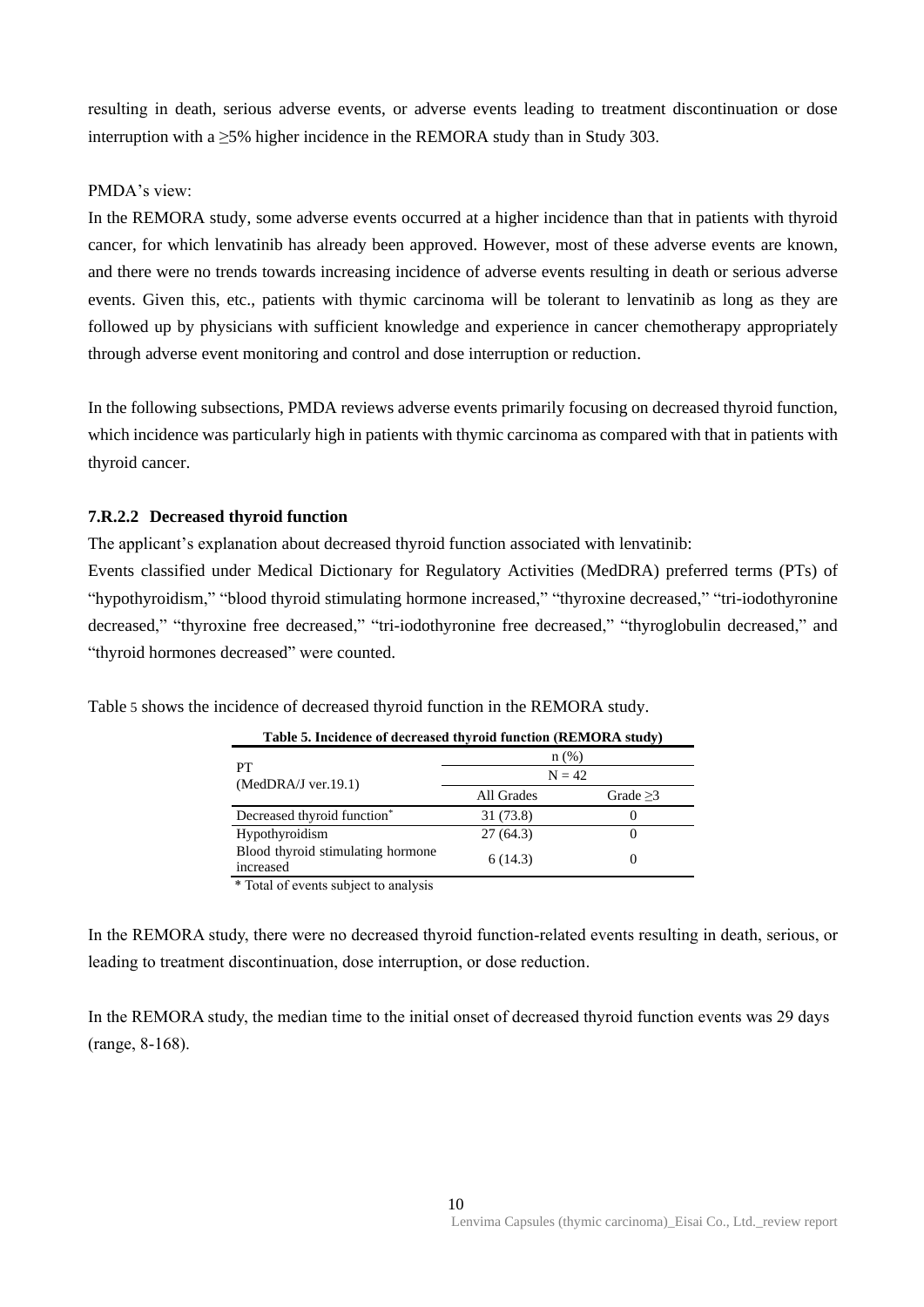Table 6 shows detailed data of patients who developed serious decreased thyroid function after lenvatinib treatment (causally related with lenvatinib) reported in post-marketing experience in Japan. In the clinical studies<sup>8)</sup> of lenvatinib conducted in Japan and overseas, no serious decreased thyroid function were reported.

| Table 6. List of patients who developed serious decreased thyroid function (a causal relationship with lenvatinib exists) in the |  |
|----------------------------------------------------------------------------------------------------------------------------------|--|
| post-marketing setting in Japan                                                                                                  |  |

| Age            | Sex                       | Primary disease Dose (mg)   |             | PT<br>(MedDRA/J<br>ver.23.0) | Grade          | Time to<br>onset<br>(days) | Duration<br>(days) | Action taken<br>with<br>lenvatinib<br>treatment | Outcome                |
|----------------|---------------------------|-----------------------------|-------------|------------------------------|----------------|----------------------------|--------------------|-------------------------------------------------|------------------------|
| 6              | $\mathbf F$               | Thyroid cancer              | 24          | Hypothyroidism               | $\overline{2}$ | 29                         | 77                 | Dose<br>reduction                               | Resolving              |
| 8              | $\boldsymbol{\mathrm{F}}$ | Hepatocellular<br>carcinoma | Unknown     | Hypothyroidism               | Unknown        | 24                         | Unknown            | Discontinued                                    | Resolving              |
| 50s            | M                         | Hepatocellular<br>carcinoma | 12          | Hypothyroidism               | Unknown        | 20                         | 96                 | Discontinued                                    | Resolved               |
| 8              | $\mathbf{F}$              | Hepatocellular<br>carcinoma | 8           | Hypothyroidism               | Unknown        | 11                         | $\overline{c}$     | Discontinued                                    | Resolved               |
| 7 <sub>1</sub> | $\mathbf M$               | Hepatocellular<br>carcinoma | 8           | Hypothyroidism               | Unknown        | 20                         | 22                 | Dose<br>reduction                               | Resolved               |
| 6              | $\mathbf M$               | Hepatocellular<br>carcinoma | 12          | Hypothyroidism               | Unknown        | 36                         | Unknown            | Discontinued                                    | <b>Not</b><br>resolved |
| 7 <sub>1</sub> | M                         | Hepatocellular<br>carcinoma | $\,8\,$     | Hypothyroidism               | Unknown        | 16                         | 42                 | Discontinued                                    | Resolved               |
| 8              | $\mathbf{F}$              | Hepatocellular<br>carcinoma | $\,8\,$     | Hypothyroidism               | 3              | 14                         | 29                 | Dose<br>reduction                               | Resolved               |
| 7 <sub>1</sub> | M                         | Hepatocellular<br>carcinoma | 8           | Hypothyroidism               | Unknown        | 57                         | Unknown            | Dose<br>reduction                               | Unknown                |
| 7              | $\mathbf M$               | Hepatocellular<br>carcinoma | 12          | Hypothyroidism               | Unknown        | 53                         | 5                  | Discontinued                                    | Resolved               |
| 8              | M                         | Hepatocellular<br>carcinoma | 8           | Hypothyroidism               | 2              | 32                         | 30                 | Dose<br>reduction                               | Resolved               |
| 7 <sub>1</sub> | $\mathbf M$               | Hepatocellular<br>carcinoma | 12          | Hypothyroidism               | 3              | 71                         | 71                 | Discontinued                                    | Resolved               |
| 7 <sub>1</sub> | M                         | Hepatocellular<br>carcinoma | 12          | Hypothyroidism               | Unknown        | 8                          | Unknown            | Discontinued                                    | <b>Not</b><br>resolved |
| 6              | M                         | Hepatocellular<br>carcinoma | $\,$ 8 $\,$ | Hypothyroidism               | Unknown        | 28                         | 31                 | Discontinued                                    | Resolving              |
| 6              | $\overline{F}$            | Hepatocellular<br>carcinoma | 8           | Hypothyroidism               | 3              | 40                         | 44                 | Dose<br>interruption                            | Resolved               |
| 70s            | M                         | Hepatocellular<br>carcinoma | $\,8\,$     | Hypothyroidism               | Unknown        | Unknown                    | Unknown            | Dose<br>reduction                               | Resolved               |
| 7              | M                         | Hepatocellular<br>carcinoma | $\,8\,$     | Hypothyroidism               | 2              | 8                          | 15                 | Dose<br>reduction                               | Resolving              |
| 8              | $\mathbf{F}$              | Hepatocellular<br>carcinoma | $\,8\,$     | Hypothyroidism               | Unknown        | 24                         | 29                 | Discontinued                                    | Resolved               |
| 7              | M                         | Hepatocellular<br>carcinoma | 8           | Hypothyroidism               | 3              | 1                          | Unknown            | Discontinued                                    | Not<br>resolved        |

PMDA asked the applicant to explain how decreased thyroid function develops in association with lenvatinib treatment and its risk factors.

The applicant's response:

 $\overline{a}$ 

<sup>8)</sup> REMORA study, Study 303, Study 304 (a global phase III study in patients with systemic chemotherapy-naïve unresectable hepatocellular carcinoma), Study 201 (a foreign phase II study in patients with radioactive iodine-refractory differentiated thyroid cancer or medullary thyroid cancer), Study 202 (a global phase I/II study in patients with unresectable hepatocellular carcinoma for which no standard therapy exists), and Study 208 (a Japanese phase II study in patients with locally-advanced or metastatic radioactive iodine-refractory differentiated thyroid cancer, medullary thyroid cancer, or anaplastic thyroid carcinoma.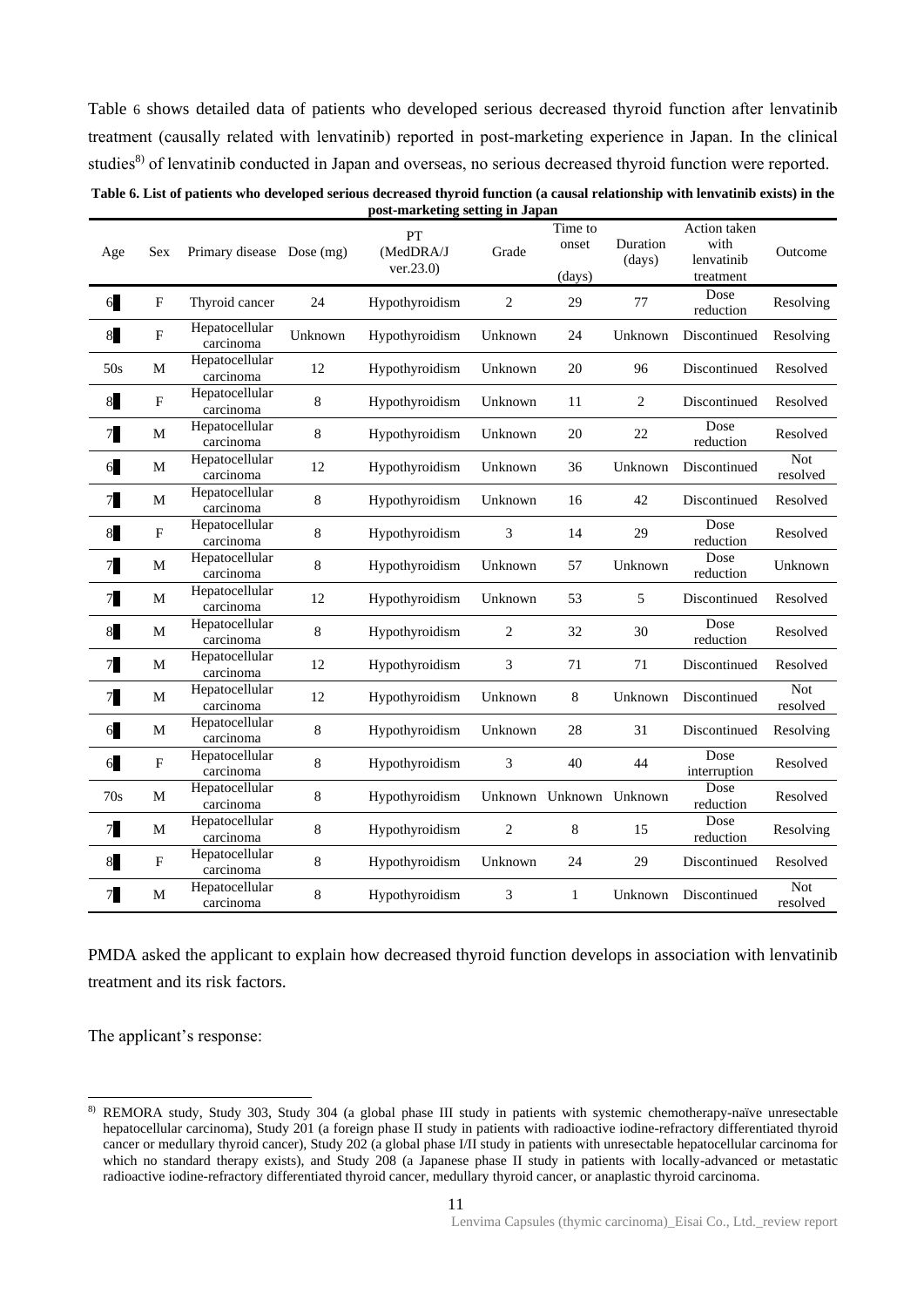Lenvatinib and other VEGFR inhibitors may act on the parenchyma and blood vessels in the thyroid gland, possibly causing tissue damage and ischemia of thyroid tissue (*Ann Intern Med.* 2006;145:660-4, *Am J Physiol Heart Circ Physiol.* 2006;290:H560-76). However, the mechanism of decreased thyroid function caused by lenvatinib and its risk factors remain undetermined.

#### PMDA's view:

In the REMORA study, decreased thyroid function occurred in a certain percentage of subjects receiving lenvatinib, and serious decreased thyroid function for which a causal relationship to lenvatinib could not be ruled out were reported in post-marketing experience in Japan. Given this situation, patients should be closely monitored for decreased thyroid function while treated with using lenvatinib. Therefore, information about decreased thyroid function that occurred in the REMORA study should be provided to healthcare professionals in an appropriate manner via the package insert, etc. Furthermore, the occurrence of decreased thyroid function should be carefully monitored in the post-marketing setting, and new findings should be communicated to healthcare professionals in an appropriate manner.

### **7.R.3 Clinical positioning and indications**

Initially, the proposed indication of lenvatinib was "unresectable thymic carcinoma." The "Precautions Concerning Indications" section mentioned that the efficacy and safety of lenvatinib have not been established in patients with chemotherapy-naïve thymic carcinoma or in its combination use with radiotherapy. However, after the submission of the application for partial change, the applicant explained that the "Precautions Concerning Indications" section would be modified as follows, and the cautionary statement about the combination use with radiotherapy would be presented in the "Precautions Concerning Dosage and Administration" section [see Section 7.R.4].

- The efficacy and safety of lenvatinib in patients with chemotherapy-naïve thymic carcinoma have not been established.
- The efficacy and safety of lenvatinib as neoadjuvant or adjuvant chemotherapy have not been established.

Based on the discussions in the following subsections as well as those in Sections "7.R.1 Efficacy" and "7.R.2 Safety," PMDA concluded that it is appropriate to define the indication of lenvatinib as "unresectable thymic carcinoma" as proposed by the applicant, with the following cautionary statements provided in the "Precautions Concerning Indications" section:

- The efficacy and safety of lenvatinib as neoadjuvant chemotherapy have not been established.
- Eligible patients should be selected based on a thorough understanding of the efficacy and safety of lenvatinib as well as the information described in the "Clinical Studies" section.

### **7.R.3.1 Clinical positioning and indication of lenvatinib**

In the clinical practice guidelines and major textbooks of clinical oncology published in Japan and other countries, the following description on lenvatinib in patients with unresectable thymic carcinoma was found: Clinical practice guidelines

• National Comprehensive Cancer Network (NCCN) Clinical Practice Guidelines in Oncology (v.1.2021):

12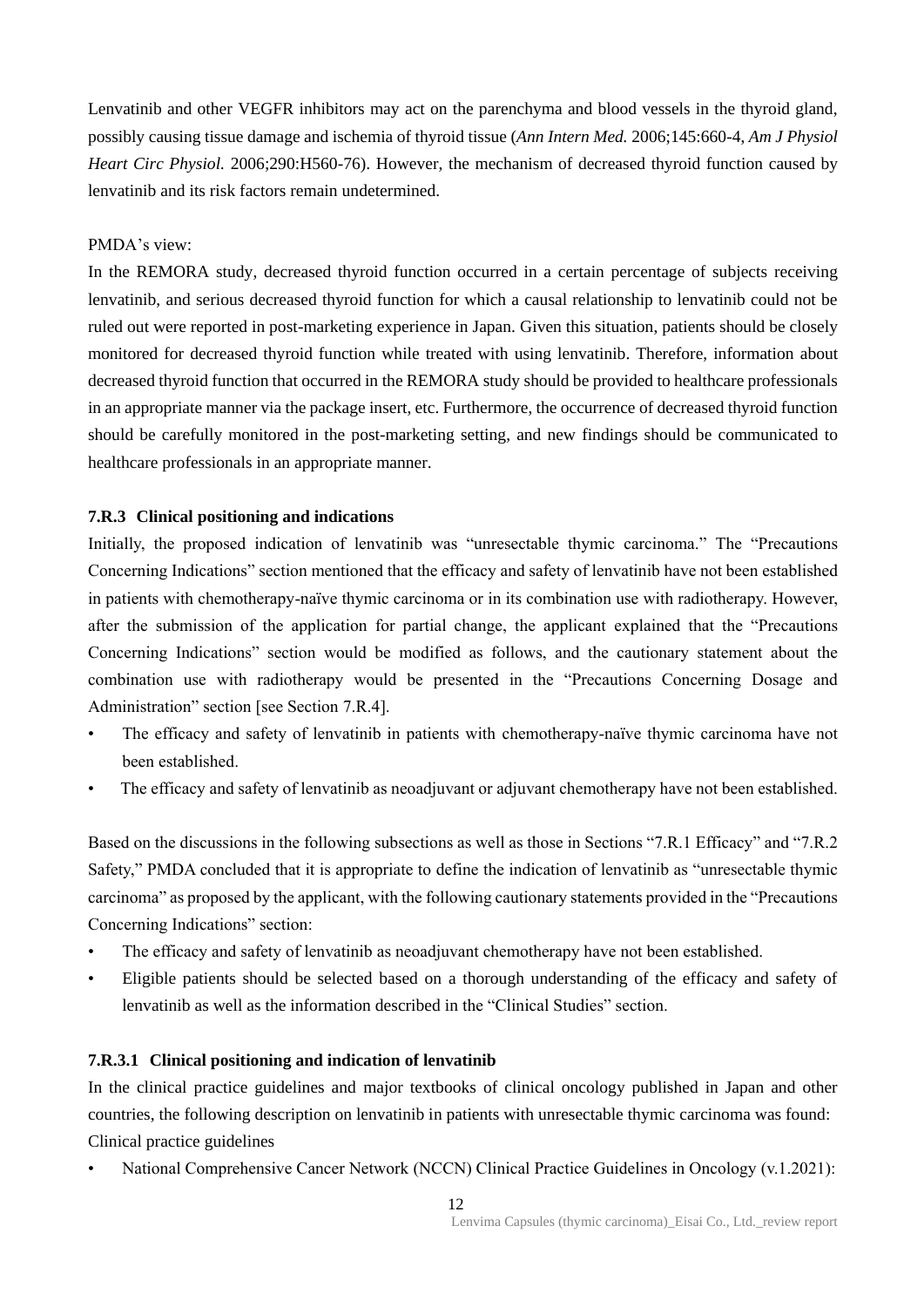Lenvatinib is recommended as a treatment option for patients with unresectable thymic carcinoma previously treated with chemotherapy.

The applicant's explanation about the clinical positioning and indication of lenvatinib: Based on the results of the REMORA study, lenvatinib deserves to be a treatment option for patients with unresectable thymic carcinoma previously treated with platinum-based chemotherapy regimens.

There are no clinical study data on the efficacy and safety of lenvatinib in patients with chemotherapy-naïve unresectable thymic carcinoma, a patient population ineligible for the REMORA study. However, given the observations below, lenvatinib treatment is also allowable in patients with chemotherapy-naïve unresectable thymic carcinoma. Therefore, instead of restricting the use of lenvatinib to those previously treated with chemotherapy in the "Indications" section, the package insert should give caution in its "Precautions Concerning Indications" section that the efficacy and safety of lenvatinib in patients with chemotherapy-naïve unresectable thymic carcinoma have not been established, with information about the patient population in the REMORA study provided in the "Clinical Studies" section.

- In the Japanese clinical practice guidelines, carboplatin plus paclitaxel combination chemotherapy is recommended as a treatment option for patients with chemotherapy-naïve unresectable thymic carcinoma. The response rate of the combination therapy was 36% in patients receiving carboplatin plus paclitaxel therapy in a Japanese phase II study (*Lung Cancer.* 2010;67:194-7), which is comparable to the response rate obtained in the REMORA study that targeted patients who had been previously treated with carboplatin plus paclitaxel combination chemotherapy.
- The pharmacology of carboplatin and paclitaxel differs from that of lenvatinib, and it is unlikely a prior use of carboplatin plus paclitaxel chemotherapy will influence the efficacy of lenvatinib.

There are no clinical study data evaluating the efficacy and safety of lenvatinib used as neoadjuvant or adjuvant chemotherapy. Therefore, lenvatinib is not recommended for neoadjuvant or adjuvant chemotherapy.

Based on the above, it is appropriate to define the indication as "unresectable thymic carcinoma," with the following cautionary statements presented in the "Precautions Concerning Indications" section.

- The efficacy and safety of lenvatinib in patients with chemotherapy-naïve thymic carcinoma have not been established.
- The efficacy and safety of lenvatinib as neoadjuvant or adjuvant chemotherapy have not been established.

### PMDA's view:

The applicant's explanation is generally acceptable. However, given the limited options in approved drugs indicated for thymic carcinoma and the rarity of the disease in Japan, it is more appropriate to communicate the characteristics of patients enrolled in the REMORA study via the "Clinical Studies" section of the package insert, with the cautionary statements below in the "Precautions Concerning Indications" section, rather than providing caution against unestablished efficacy and safety of lenvatinib in patients with chemotherapy-naïve thymic carcinoma. The indication should be "unresectable thymic carcinoma" as proposed by the applicant.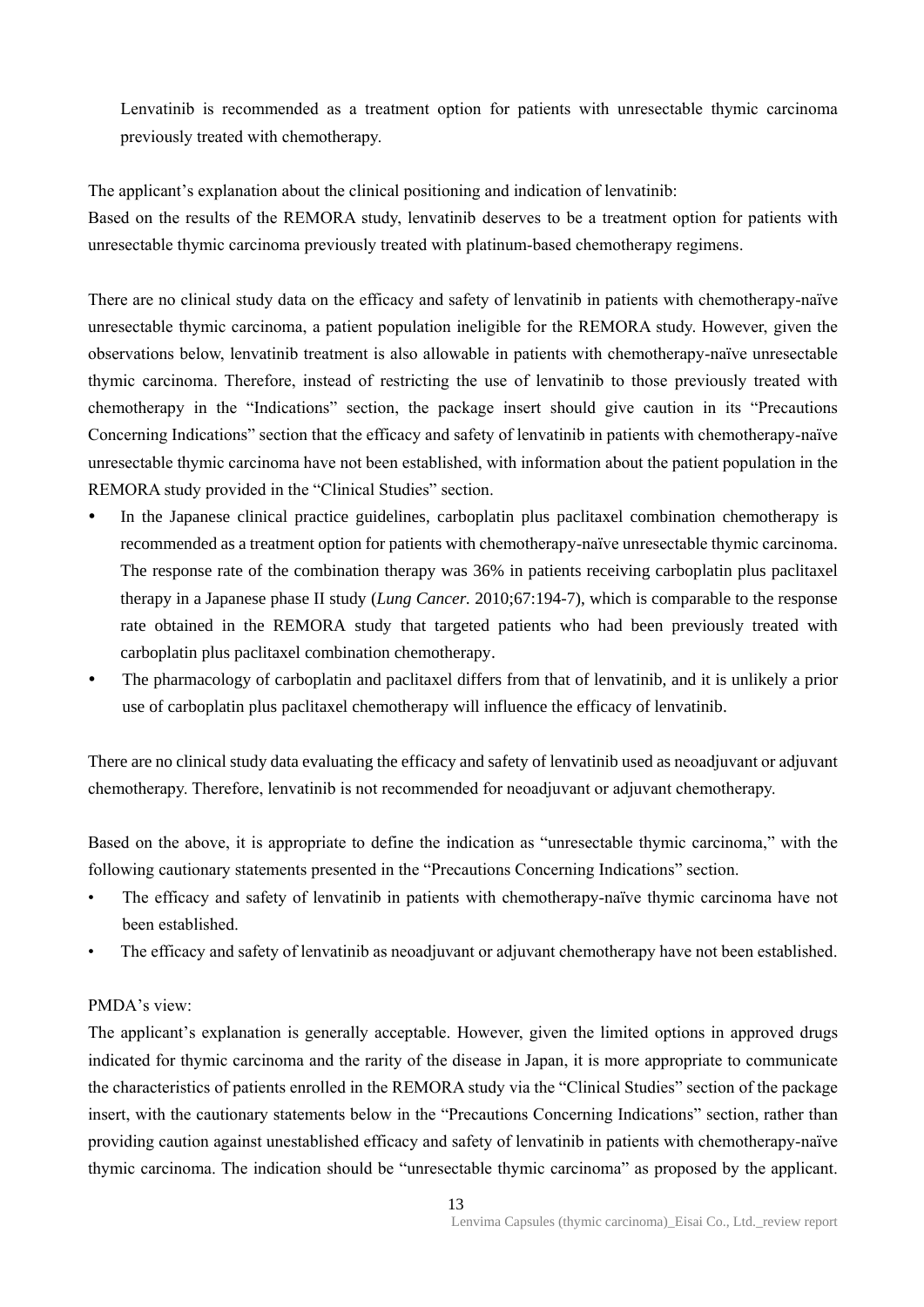The Japanese clinical practice guidelines on the treatment of thymic carcinoma recommend neoadjuvant therapy as a treatment option but do not mention adjuvant therapy, indicating that adjuvant therapy is not recommendable. Based on this, etc., lenvatinib is unlikely to be used as adjuvant therapy. It is thus not necessary to highlight that the efficacy and safety of lenvatinib in adjuvant therapy have not been established.

- The efficacy and safety of lenvatinib as neoadjuvant chemotherapy have not been established.
- Eligible patients should be selected based on a thorough understanding of the efficacy and safety of lenvatinib as well as the information described in the "Clinical Studies" section.

#### **7.R.4 Dosage and administration**

Initially, the proposed dosage and administration of lenvatinib for the present application was "The usual adult dosage is 24 mg of lenvatinib administered orally once daily. The dose may be reduced according to the patient's condition," which was identical to that of the approved indication for the treatment of thyroid cancer. The proposed "Precautions Concerning Dosage and Administration" section for the present application was also the same as that of the approved indication for the treatment of thyroid cancer. However, after the submission of partial change application, the applicant explained that the contents of the "Precautions Concerning Dosage and Administration" section would be modified as follows [see Section 7.R.3]:

- The efficacy and safety of concomitant use of lenvatinib with the other antineoplastic drugs have not been established.
- The efficacy and safety of lenvatinib in combination with radiotherapy have not been established.
- Criteria for dose reduction, interruption, and treatment discontinuation of lenvatinib in the event of adverse drug reactions

On the basis of the discussions in the following subsections and in Sections "7.R.1 Efficacy" and "7.R.2 Safety," PMDA concluded that it is appropriate to define the dosage and administration of lenvatinib as "The usual adult dosage is 24 mg of lenvatinib administered orally once daily. The dose may be reduced according to the patient's condition," as proposed by the applicant, with the following descriptions presented in the "Precautions Concerning Dosage and Administration" section:

- The efficacy and safety of concomitant use of lenvatinib with the other antineoplastic drugs have not been established.
- Criteria for dose reduction, interruption, and treatment discontinuation of lenvatinib in the event of adverse drug reactions

### **7.R.4.1 Dosage regimen of lenvatinib**

The applicant's explanation about the rationale for the proposed dosage and administration of lenvatinib in patients with unresectable thymic carcinoma:

The dosage regimen and dose modification criteria in the REMORA study were the same as those for the approved indication for the treatment of thyroid cancer. The study demonstrated the clinical benefit of lenvatinib in patients with unresectable thymic carcinoma. Accordingly, the proposed dosage regimen and the dose modification criteria were specified based on those of the REMORA study.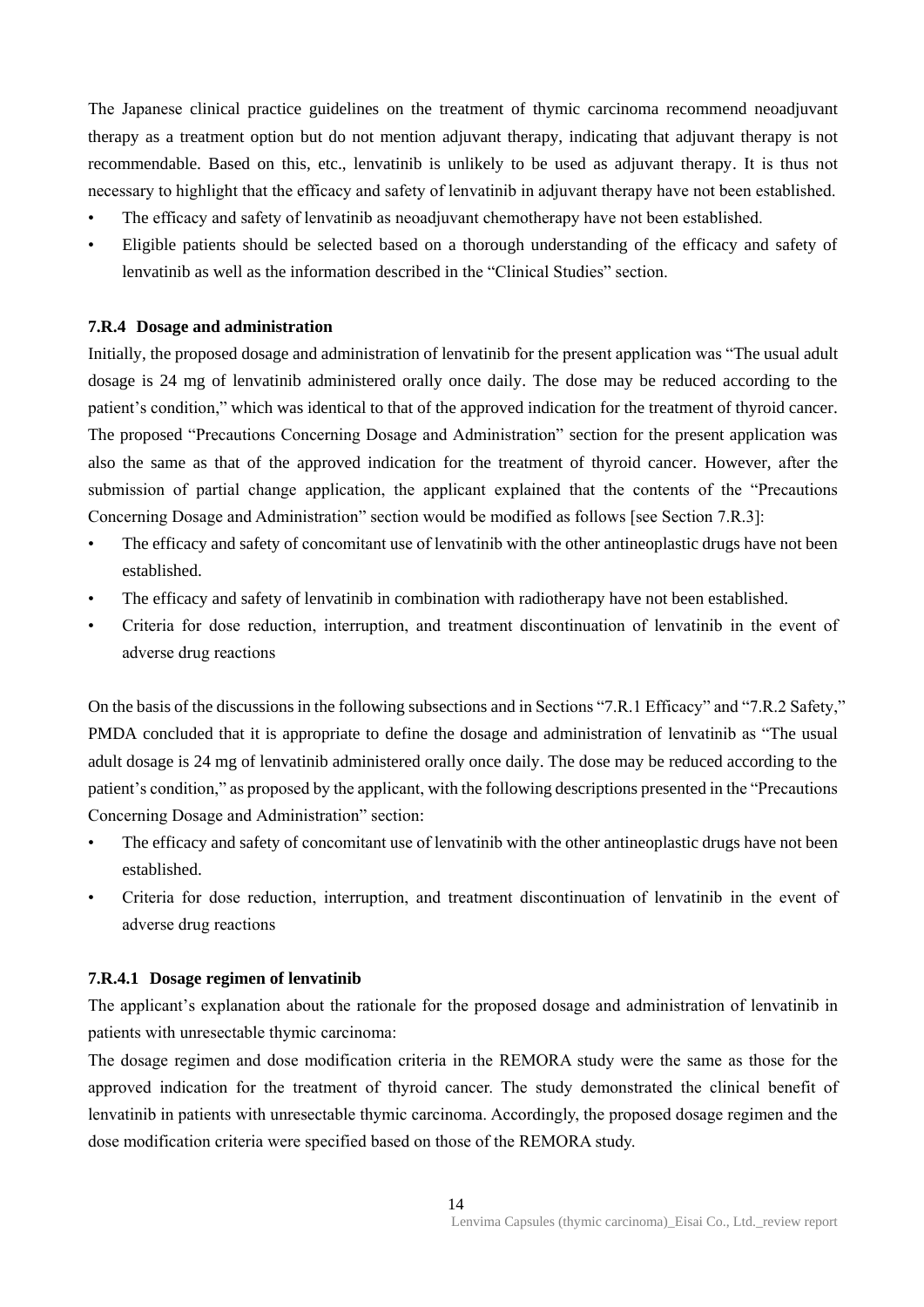Radiotherapy has been employed for thymic carcinoma based on the radiotherapy treatment modality for lung cancer. However, taking into account of the likelihood of increased risks of hemorrhage associated with angiogenesis inhibitors including lenvatinib, it is unlikely that the combination of lenvatinib and radiotherapy will commonly be used in the treatment of unresectable thymic carcinoma. Nevertheless, there are currently no clinical study data on the efficacy and safety of lenvatinib used radiotherapy or with other antineoplastic drugs, and this will be highlighted in the "Precautions Concerning Dosage and Administration" section. Patients with prior chemoradiotherapy were also eligible for the REMORA study, and there were no trends towards increasing hemorrhage-related risks in these patients.

### PMDA's view:

The applicant's explanation above is generally acceptable. However, the cautionary statement about the use of lenvatinib in combination with radiotherapy is not necessary because it is unlikely that the combination of lenvatinib and radiotherapy will actively be used based on the following points, etc:

- The clinical practice guidelines on the treatment of thymic carcinoma published in Japan and other countries have no descriptions about lenvatinib or other angiogenesis inhibitors used in combination with radiotherapy, indicating that such treatment is not recommended.
- The safety of lenvatinib used in combination with radiotherapy in patients with thymic carcinoma has not been evaluated in the REMORA study, etc.

#### **7.R.5 Post-marketing investigations**

Based on the findings including a high incidence of decreased thyroid function in the REMORA study [see Section 7.R.2.2], the applicant plans to conduct post-marketing surveillance to investigate the occurrence of decreased thyroid function in the clinical use of lenvatinib in patients with unresectable thymic carcinoma.

### PMDA's view:

Despite the increasing amount of post-marketing safety data of lenvatinib available from patients with the approved indications, safety data of lenvatinib from patients with unresectable thymic carcinoma remain insufficient. Given the circumstances, post-marketing surveillance should be conducted involving patients with unresectable thymic carcinoma, and obtained safety data should be promptly provided to healthcare professionals. Based on the discussion in Section "7.R.2 Safety," the safety specification should be "decreased thyroid function," and its occurrence, etc. in the post-marketing setting should be investigated. The details of surveillance including the data collection methodology should be further discussed.

#### **7.2 Adverse events, etc. observed in the clinical study**

The section below discusses the main adverse events from the results of the clinical study submitted, except for those that resulted in death, which are discussed in Section "7.1 Evaluation data."

### **7.2.1 Japanese phase II study (REMORA study)**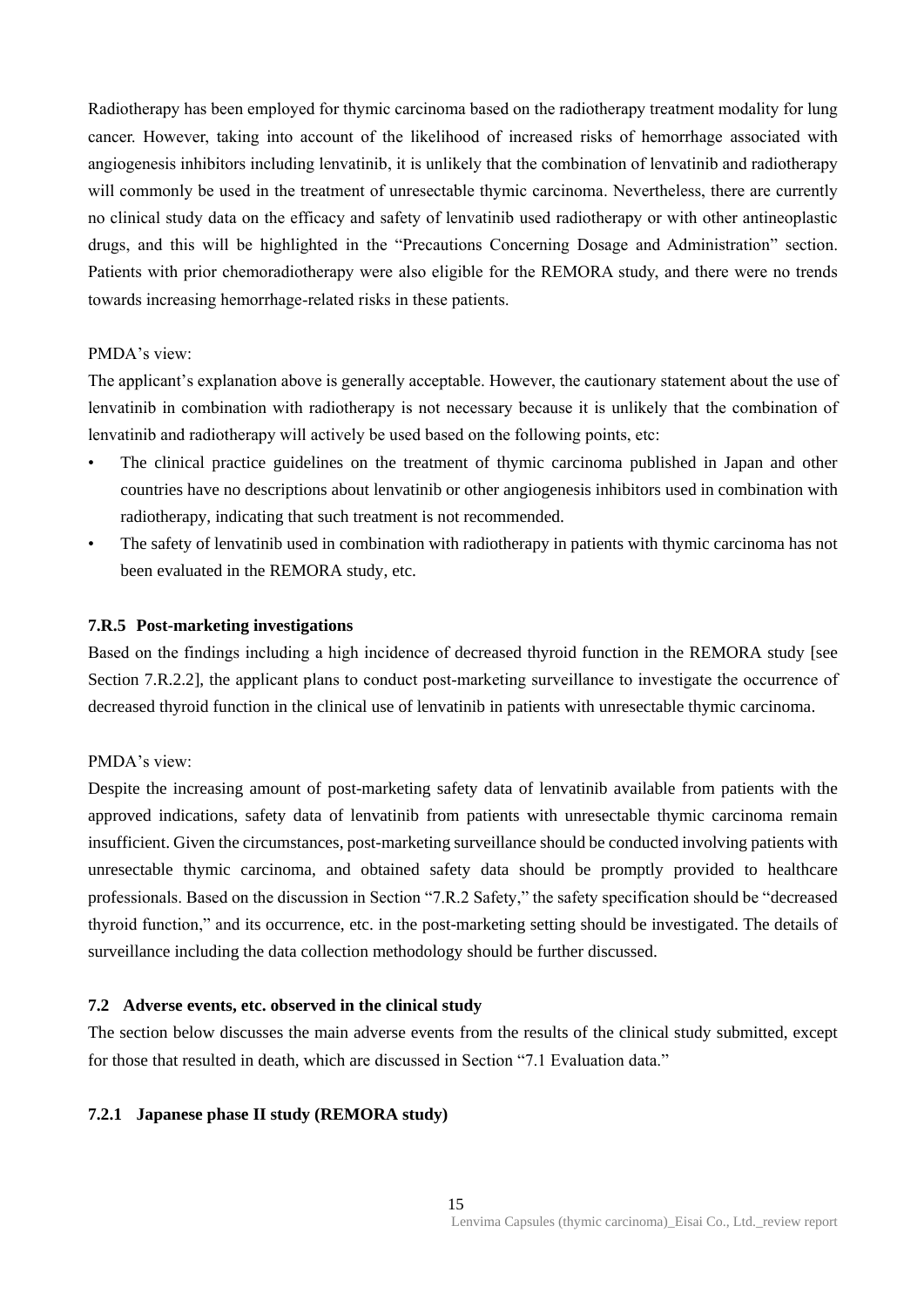Adverse events occurred in 42 of 42 subjects (100%). Adverse events for which a causal relationship to lenvatinib could not be ruled out also occurred in all subjects. Table 7 shows adverse events occurring in ≥20% of subjects.

| Table 7. Adverse events occurring in $\geq 20\%$ of subjects |                     |                |  |  |  |
|--------------------------------------------------------------|---------------------|----------------|--|--|--|
| <b>SOC</b>                                                   | $n$ (%)<br>$N = 42$ |                |  |  |  |
| PT<br>$(MedDRA/J$ ver.19.1)                                  | All Grades          | Grade $\geq$ 3 |  |  |  |
| All adverse events                                           |                     | 37(88.1)       |  |  |  |
| Endocrine disorders                                          | 42 (100)            |                |  |  |  |
|                                                              |                     |                |  |  |  |
| Hypothyroidism                                               | 27(64.3)            | $\mathbf{0}$   |  |  |  |
| Gastrointestinal disorders<br>Diarrhoea                      |                     |                |  |  |  |
|                                                              | 24(57.1)            | 4(9.5)         |  |  |  |
| Stomatitis                                                   | 14(33.3)            | 0              |  |  |  |
| Nausea                                                       | 12(28.6)            | 0              |  |  |  |
| Vomiting                                                     | 10(23.8)            | $\Omega$       |  |  |  |
| General<br>disorders<br>and<br>administration<br>site        |                     |                |  |  |  |
| conditions<br>Malaise                                        |                     |                |  |  |  |
|                                                              | 14(33.3)            | $\theta$       |  |  |  |
| Fatigue                                                      | 12(28.6)            | $\theta$       |  |  |  |
| Investigations                                               |                     |                |  |  |  |
| Platelet count decreased                                     | 23 (54.8)           | 2(4.8)         |  |  |  |
| Weight decreased                                             | 17(40.5)            | 3(7.1)         |  |  |  |
| AST increased                                                | 14(33.3)            | 1(2.4)         |  |  |  |
| ALT increased                                                | 12(28.6)            | $\theta$       |  |  |  |
| Metabolism and nutrition disorders                           |                     |                |  |  |  |
| Decreased appetite                                           | 18 (42.9)           | 1(2.4)         |  |  |  |
| Hypoalbuminaemia                                             | 11(26.2)            | 0              |  |  |  |
| Nervous system disorders                                     |                     |                |  |  |  |
| Headache                                                     | 12(28.6)            | $\theta$       |  |  |  |
| Renal and urinary disorders                                  |                     |                |  |  |  |
| Proteinuria                                                  | 30(71.4)            | $\theta$       |  |  |  |
| Respiratory, thoracic and mediastinal disorders              |                     |                |  |  |  |
| Dysphonia                                                    | 17(40.5)            | $\mathbf{0}$   |  |  |  |
| Skin and subcutaneous tissue disorders                       |                     |                |  |  |  |
| Palmar-plantar erythrodysaesthesia syndrome                  | 29(69.0)            | 3(7.1)         |  |  |  |
| Vascular disorders                                           |                     |                |  |  |  |
| Hypertension                                                 | 37 (88.1)           | 27 (64.3)      |  |  |  |

Serious adverse events occurred in 12 of 42 subjects (28.6%). These serious adverse events were abdominal pain, abdominal pain upper, decreased appetite, diarrhoea, electrocardiogram T wave abnormal, large intestine perforation, left ventricular dysfunction, pericardial effusion, pneumonia, pneumonitis, pneumothorax, and urinary tract infection (1 subject each, 2.4%). A causal relationship to lenvatinib could not be ruled out for abdominal pain, abdominal pain upper, decreased appetite, electrocardiogram T wave abnormal, large intestine perforation, left ventricular dysfunction, and pneumonitis (1 subject each).

Adverse events led to treatment discontinuation of lenvatinib in 4 of 42 subjects (9.5%). These adverse events were large intestine perforation, left ventricular dysfunction, pneumonitis, and pneumothorax (1 subject each, 2.4%), and a causal relationship to lenvatinib could not be ruled out for large intestine perforation, left ventricular dysfunction, and pneumonitis (1 subject each).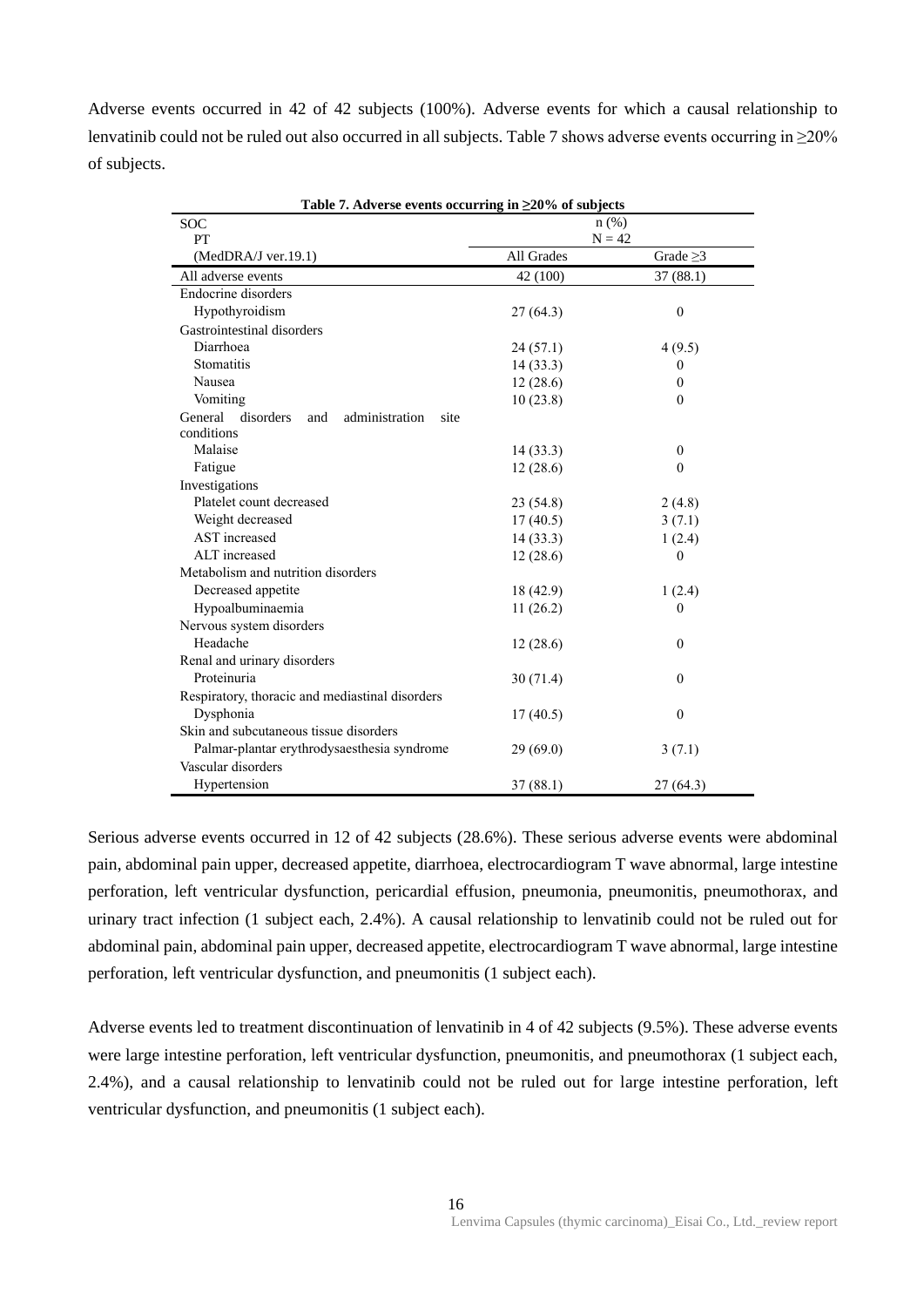# **8. Results of Compliance Assessment Concerning the New Drug Application Data and Conclusion Reached by PMDA**

# **8.1 PMDA's conclusion concerning the results of document-based GLP/GCP inspections and data integrity assessment**

The investigation is currently underway. The results and conclusion by PMDA will be reported in Review Report (2).

### **8.2 PMDA's conclusion concerning the results of the on-site GCP inspection**

The investigation is currently underway. The results and conclusion by PMDA will be reported in Review Report (2).

### **9. Overall Evaluation during Preparation of the Review Report (1)**

On the basis of the data submitted, PMDA has concluded that lenvatinib has a certain level of efficacy in the treatment of unresectable thymic carcinoma, and that lenvatinib has acceptable safety in view of its benefits. Lenvatinib is clinically meaningful because it offers a new treatment option for patients with unresectable thymic carcinoma. PMDA considers that several issues including the indications, dosage and administration, and post-marketing investigation are subject to further discussion.

PMDA has concluded that lenvatinib may be approved if lenvatinib is not considered to have any particular problem based on comments from the Expert Discussion.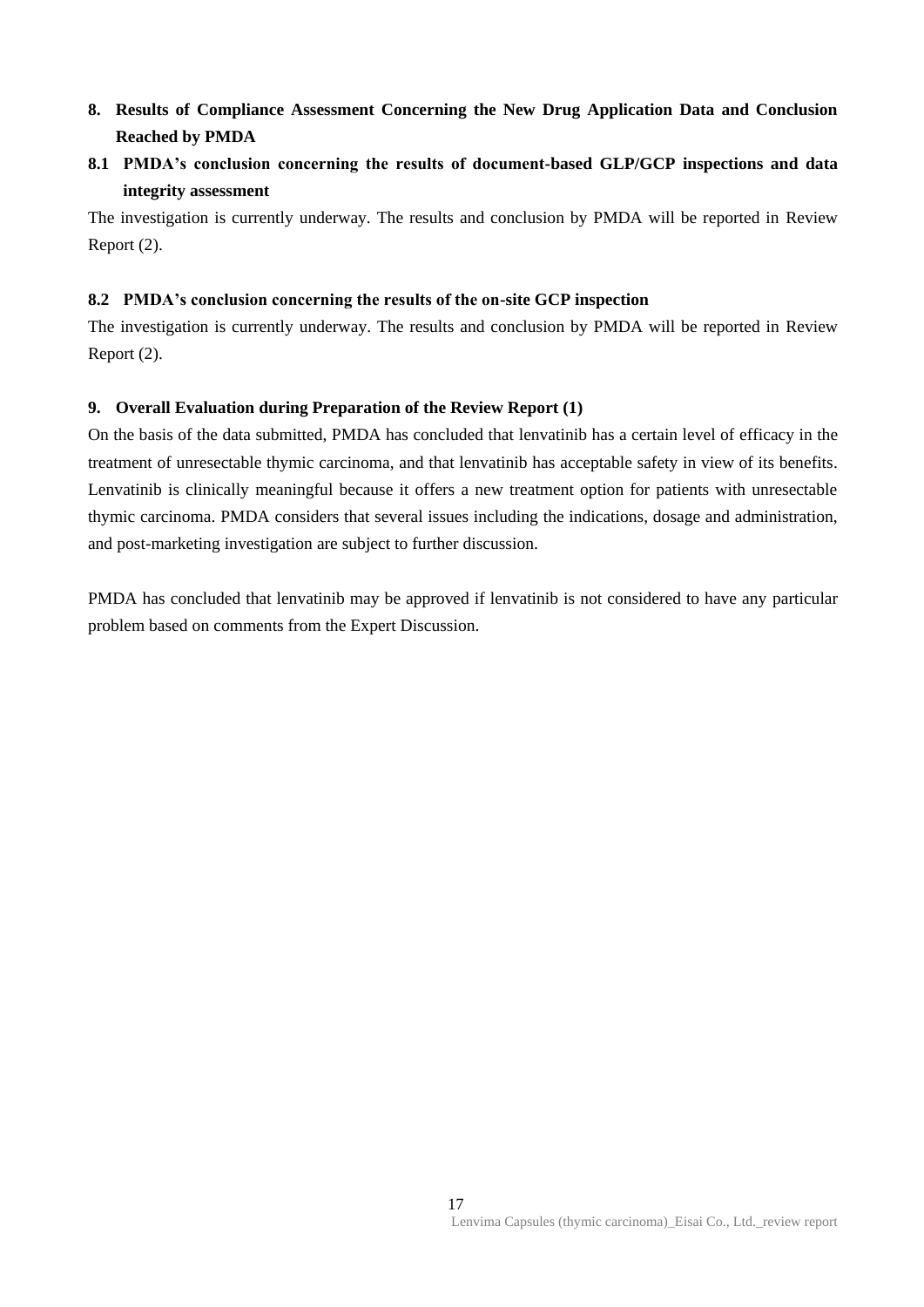### **Review Report (2)**

### **Product Submitted for Approval**

| <b>Brand Name</b>           | Lenvima Capsules 4 mg  |
|-----------------------------|------------------------|
|                             | Lenvima Capsules 10 mg |
| <b>Non-proprietary Name</b> | Lenvatinib Mesilate    |
| <b>Applicant</b>            | Eisai Co., Ltd.        |
| <b>Date of Application</b>  | July 30, 2020          |

### **List of Abbreviations**

See Appendix.

### **1. Content of the Review**

Comments made during the Expert Discussion and the subsequent review conducted by the Pharmaceuticals and Medical Devices Agency (PMDA) are summarized below. The expert advisors present during the Expert Discussion were nominated based on their declarations etc. concerning the product submitted for marketing approval, in accordance with the provisions of the Rules for Convening Expert Discussions etc. by Pharmaceuticals and Medical Devices Agency (PMDA Administrative Rule No. 8/2008 dated December 25, 2008).

### **1.1 Efficacy**

In the REMORA study in patients with unresectable thymic carcinoma previously treated with platinum-based chemotherapy regimens, the primary endpoint of the response rate by independent central review according to RECIST ver.1.1 and the 90% CI was 38.1% [25.6, 52.0] (16 of 42 subjects).

As discussed in Section "7.R.1 Efficacy" of Review Report (1), the lower limit of 90% CI for the response rate in the REMORA study exceeded the prespecified response rate threshold of 10%, and no standard therapy has demonstrated to improve OS in the target patient population for the study. Given these, PMDA concluded that lenvatinib has promising efficacy in patients with unresectable thymic carcinoma previously treated with platinum-based chemotherapy regimens.

At the Expert Discussion, the expert advisors supported the PMDA's conclusion.

### **1.2 Safety**

### PMDA's conclusions

In view of the discussion in Section "7.R.2 Safety" in Review Report (1), adverse events that require caution in the use of lenvatinib in patients with unresectable thymic carcinoma previously treated with platinum-based chemotherapy regimens are those events found to warrant caution during the approval process of lenvatinib for

18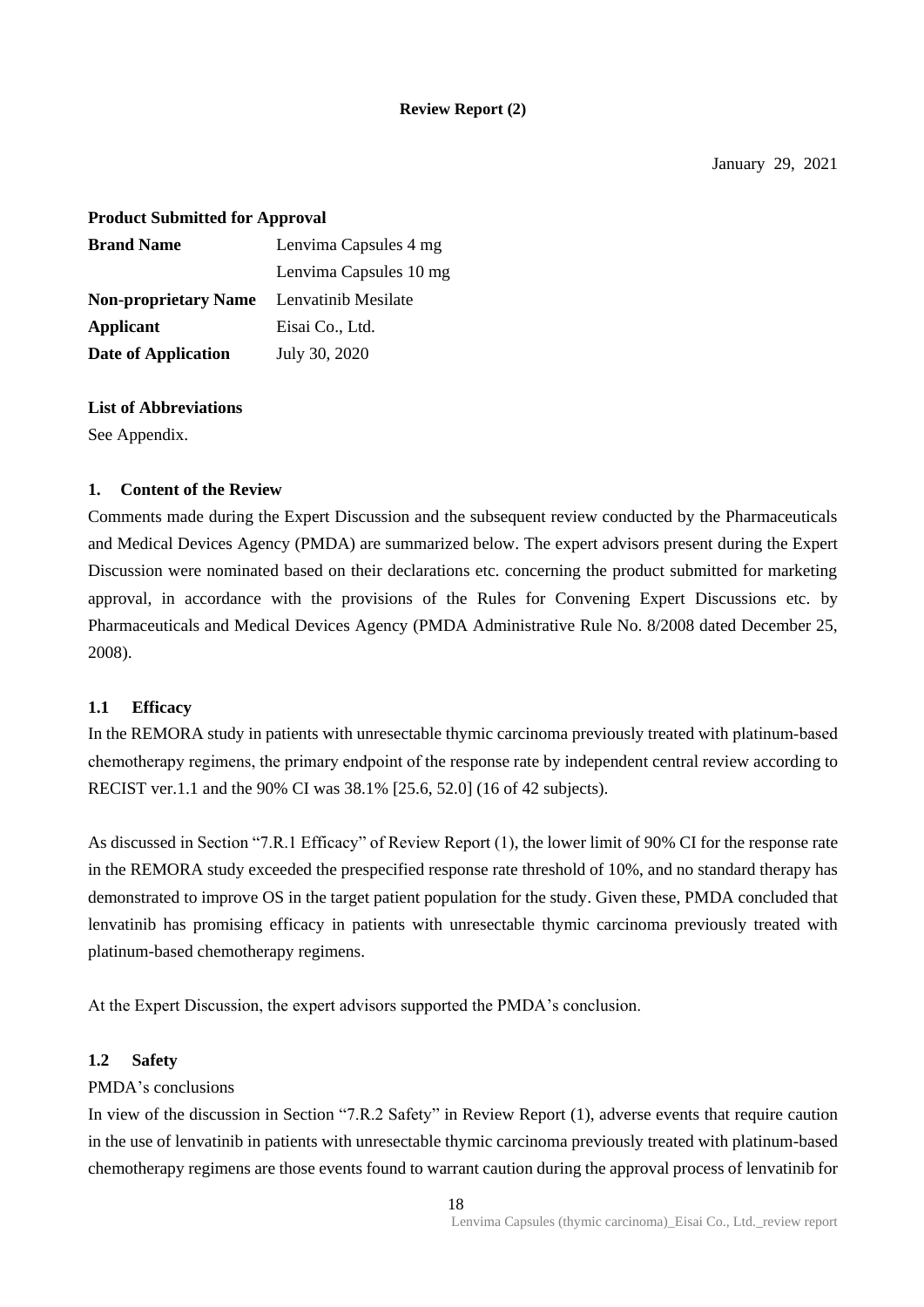the previously approved indications (i.e., hypertension/hypertensive crisis, infections, renal disorder, haemorrhage-related events, palmar-plantar erythrodysaesthesia syndrome, haematotoxicity, liver disorder, acute cholecystitis, arrhythmia, cardiac function disturbance, hypocalcaemia, thromboembolism, gastrointestinal perforation, gastrointestinal fistulae, pneumothorax, posterior reversible encephalopathy syndrome, delayed wound healing, interstitial lung disease, and blood thyroid stimulating hormone increased) as well as newly added decreased thyroid function. Caution should be exercised against these adverse events during treatment with lenvatinib.

Although the use of lenvatinib requires caution against the above-mentioned adverse events, PMDA concluded that patients with thymic carcinoma will be tolerant to lenvatinib as long as they are followed up by physicians with sufficient knowledge and experience in cancer chemotherapy appropriately through adverse event monitoring and control and dose interruption or reduction.

At the Expert Discussion, the expert advisors supported the PMDA's conclusion shown above.

### **1.3 Clinical positioning and indications**

In view of the discussion in Section "7.R.3 Clinical positioning and indications" in Review Report (1), PMDA concluded that it is appropriate to define the indication as "unresectable thymic carcinoma" as proposed by the applicant, with information about the characteristics of patients enrolled in the REMORA study provided in the "Clinical Studies" section and the following cautionary statements in the "Precautions Concerning Indications" section of the package insert.

### **Precautions Concerning Indications**

- The efficacy and safety of lenvatinib as neoadjuvant chemotherapy have not been established.
- Eligible patients should be selected based on a thorough understanding of the efficacy and safety of lenvatinib as well as the information described in the "Clinical Studies" section.

At the Expert Discussion, the expert advisors supported the PMDA's conclusion.

Based on the above, PMDA instructed the applicant to define the "Indications" and "Precautions Concerning Indications" sections as described above, and the applicant agreed.

### **1.4 Dosage and administration**

In view of the discussion in Section "7.R.4 Dosage and administration" in Review Report (1), PMDA concluded that it is appropriate to define the dosage and administration of lenvatinib as "The usual adult dosage is 24 mg of lenvatinib administered orally once daily. The dose may be reduced according to the patient's condition," as proposed by the applicant, with the following cautionary statements provided in the "Precautions Concerning Dosage and Administration" section:

### **Precautions Concerning Dosage and Administration**

19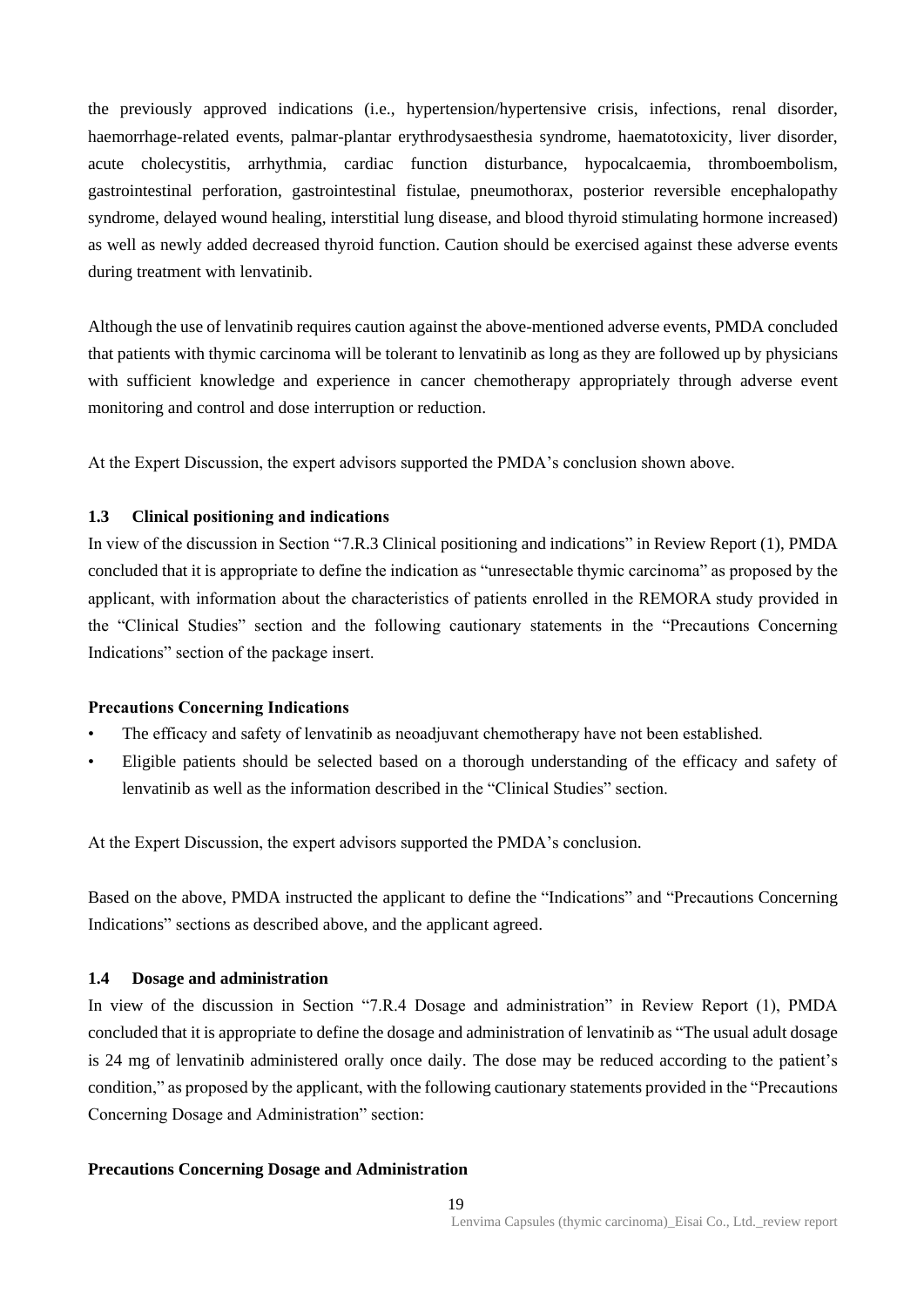- The efficacy and safety of concomitant use of lenvatinib with the other antineoplastic drugs have not been established.
- Criteria for dose reduction, interruption, and treatment discontinuation of lenvatinib in the event of adverse drug reactions

At the Expert Discussion, the expert advisors supported the PMDA's conclusion shown above.

Based on the above, PMDA instructed the applicant to specify the "Dosage and Administration" and "Precautions Concerning Dosage and Administration" sections as described above, and the applicant agreed.

### **1.5 Risk management plan (draft)**

Based on the high incidence of decreased thyroid function, etc. in the REMORA study, the applicant plans to conduct post-marketing surveillance for the investigation of the occurrence of decreased thyroid function in the clinical use of lenvatinib in patients with unresectable thymic carcinoma.

In view of the discussion in Section "7.R.5 Post-marketing investigations" in Review Report (1), PMDA concluded that post-marketing surveillance should be conducted involving patients with unresectable thymic carcinoma receiving lenvatinib, and obtained safety data should be provided to healthcare professionals promptly. PMDA also concluded as follows about the post-marketing surveillance plan:

- Based on the discussion in Section "7.R.2 Safety," the safety specification should be "decreased thyroid function," to investigate the occurrence, etc of the event in the post-marketing setting.
- In terms of data collection methodology, data related to decreased thyroid function associated with lenvatinib treatment are available through an existing database. Post-marketing surveillance in patients with unresectable thymic carcinoma should be thus conducted as a post-marketing database study so as to collect relevant data through the database study.

At the Expert Discussion, the expert advisors supported the PMDA's conclusions.

Accordingly, PMDA instructed the applicant to review the post-marketing surveillance plan. The applicant responded as follows:

- Utilizing an existing database through which data related to lenvatinib-associated decreased thyroid function are available, the post-marketing surveillance will be conducted as a post-marketing database study for the investigation of the occurrence, etc. of decreased thyroid function in patients with unresectable thymic carcinoma after verifying its feasibility.
- The safety specification for the survey will be decreased thyroid function. The occurrence, etc. of the event following lenvatinib treatment in patients with unresectable thymic carcinoma will be investigated.

PMDA accepted the applicant's explanation.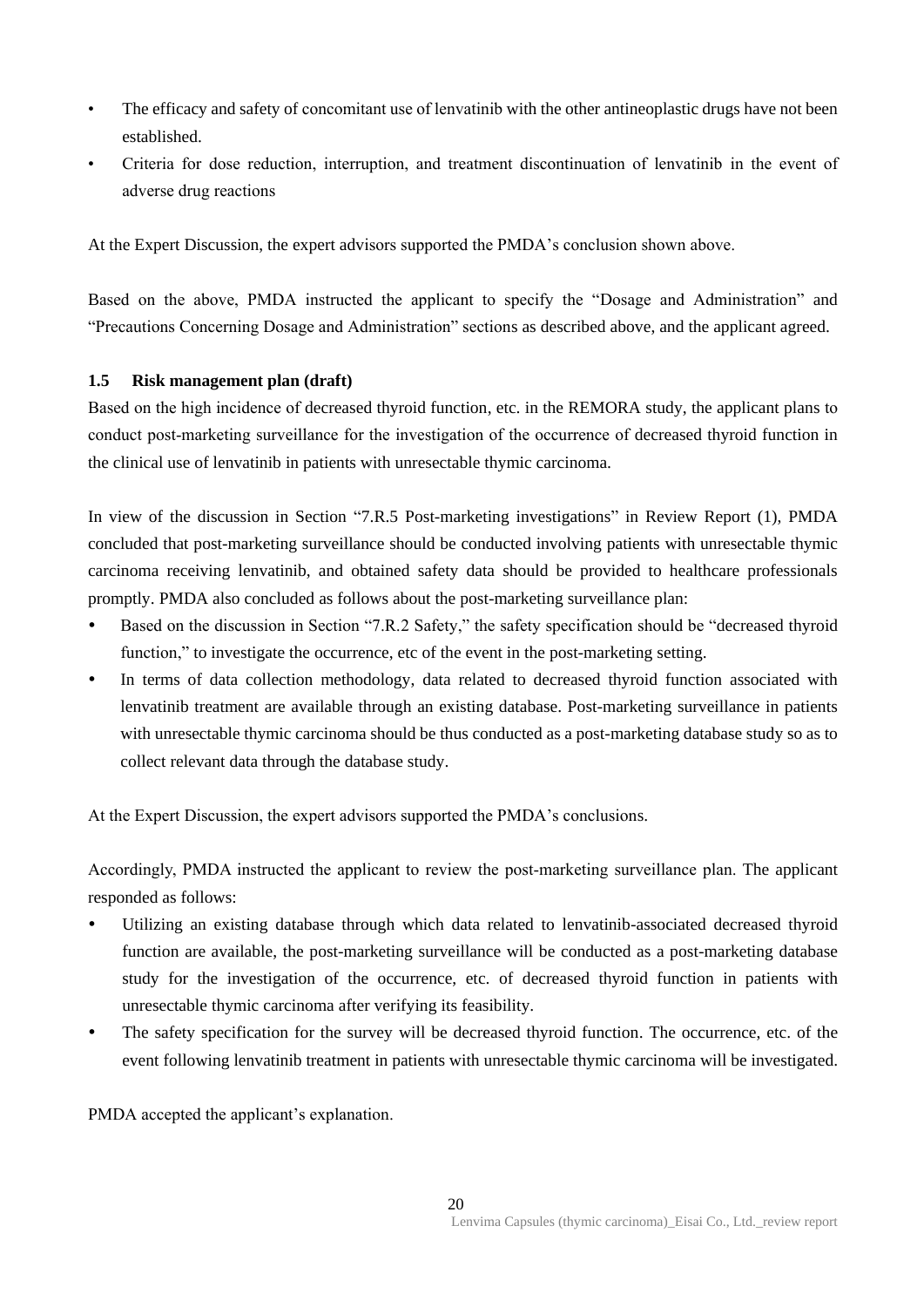Based on the discussions above and in Section "7.R.2 Safety" in Review Report (1), PMDA concluded that the risk management plan (draft) for lenvatinib should include the safety specifications presented in Table 8, and that the applicant should conduct the additional pharmacovigilance activities and risk minimization activities presented in Table 9.

| Safety specification                  |                           |                               |
|---------------------------------------|---------------------------|-------------------------------|
| Important identified risks            | Important potential risks | Important missing information |
| • Hypertension                        | None                      | None                          |
| • Hemorrhage (including carotid       |                           |                               |
| artery hemorrhage associated with     |                           |                               |
| tumor size reduction or necrosis      |                           |                               |
| and tumor hemorrhage)                 |                           |                               |
| • Arterial thromboembolism            |                           |                               |
| • Venous thromboembolism              |                           |                               |
| • Liver disorder                      |                           |                               |
| • Acute cholecystitis                 |                           |                               |
| • Renal disorder                      |                           |                               |
| • Gastrointestinal perforation,       |                           |                               |
| gastrointestinal fistulae,            |                           |                               |
| pneumothorax                          |                           |                               |
| • Posterior reversible encephalopathy |                           |                               |
| syndrome                              |                           |                               |
| • Cardiac disorder                    |                           |                               |
| • Hand and foot syndrome              |                           |                               |
| • Infections                          |                           |                               |
| • Hematotoxicity                      |                           |                               |
| • Hypocalcemia                        |                           |                               |
| • Delayed wound healing               |                           |                               |
| Interstitial lung disease<br>٠        |                           |                               |
| Decreased thyroid function<br>٠       |                           |                               |
| Efficacy specification                |                           |                               |
| None                                  |                           |                               |
| Underline denotes addition.           |                           |                               |

**Table 8. Safety and efficacy specifications in the risk management plan (draft)**

**Table 9. Summary of additional pharmacovigilance activities, efficacy survey and studies, and additional risk minimization activities included under the risk management plan (draft)**

|                                   | acu chuos menauca anuer une rish management pian (urare) |                                 |
|-----------------------------------|----------------------------------------------------------|---------------------------------|
| Additional pharmacovigilance      | Efficacy survey and studies                              | Additional risk minimization    |
| activities                        |                                                          | activities                      |
| Specified use-results survey in   | Post-marketing clinical study<br>٠                       | Preparation and provision of    |
| patients with unresectable        | (extension study of Study)                               | materials for healthcare        |
| hepatocellular carcinoma          | E7080-G000-303)                                          | professionals (proper use guide |
| Post-marketing database survey in |                                                          | [unresectable thyroid cancer])  |
| patients with unresectable thymic |                                                          | Preparation and provision of    |
| carcinoma (decreased thyroid      |                                                          | materials for healthcare        |
| function)                         |                                                          | professionals (proper use guide |
| Post-marketing clinical study     |                                                          | [unresectable hepatocellular    |
| (extension study of Study E7080-  |                                                          | carcinomal)                     |
| $G000-303$                        |                                                          | Preparation and provision of    |
|                                   |                                                          | materials for healthcare        |
|                                   |                                                          | professionals (proper use guide |
|                                   |                                                          | [unresectable thymic]           |
|                                   |                                                          | carcinomal)                     |

Underline denotes additions for the new indication.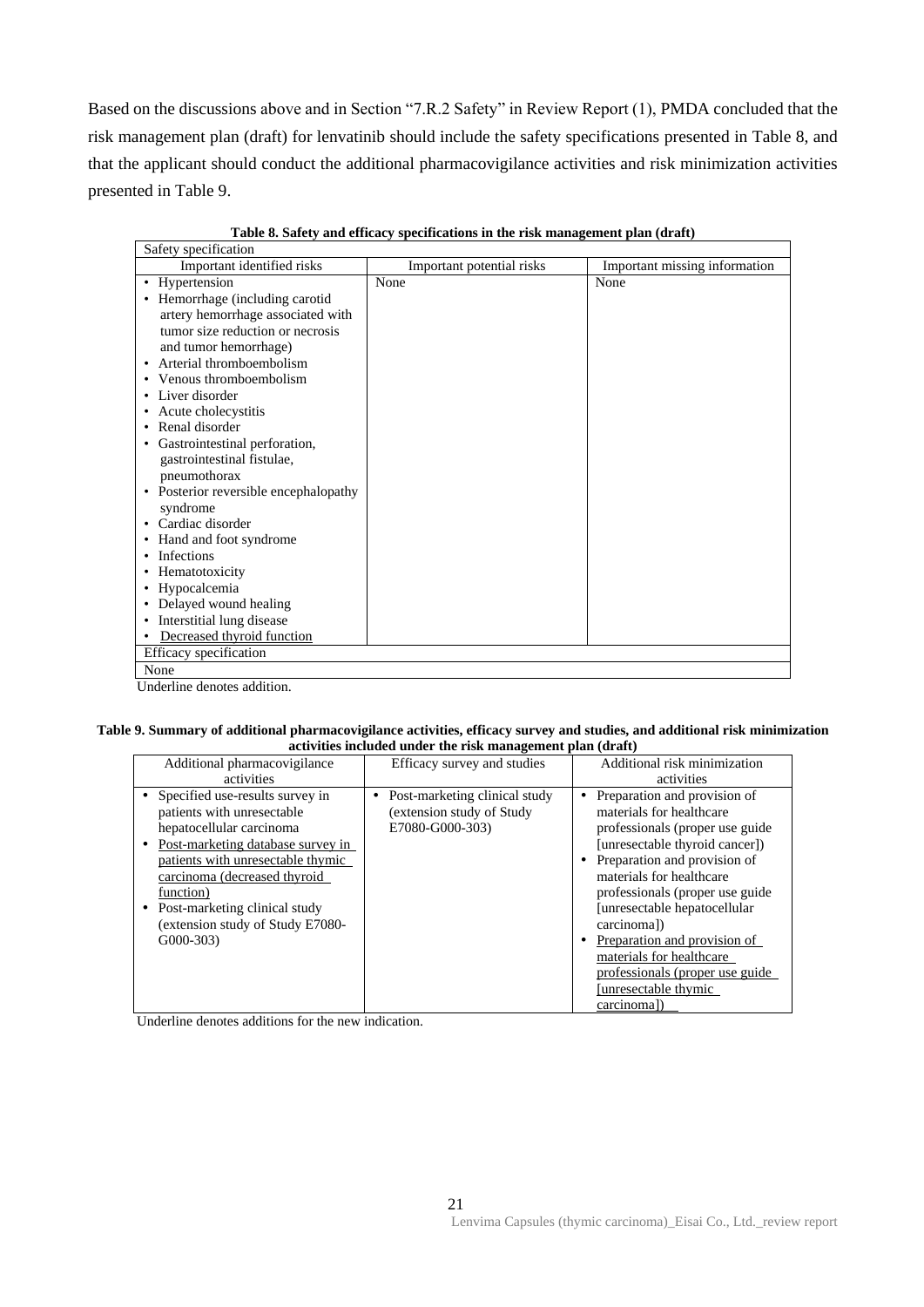# **2. Results of Compliance Assessment Concerning the New Drug Application Data and Conclusion Reached by PMDA**

# **2.1 PMDA's conclusion concerning the results of document-based GLP/GCP inspections and data integrity assessment**

The new drug application data were subjected to a document-based compliance inspection and a data integrity assessment in accordance with the provisions of the Act on Securing Quality, Efficacy and Safety of Products Including Pharmaceuticals and Medical Devices. On the basis of the inspection and assessment, PMDA concluded that there were no obstacles to conducting its review based on the application documents submitted.

### **2.2 PMDA's conclusion concerning the results of the on-site GCP inspection**

The new drug application data (CTD 5.3.5.2.1, CTD 5.3.5.2.2) were subjected to an on-site GCP inspection, in accordance with the provisions of the Act on Securing Quality, Efficacy and Safety of Products Including Pharmaceuticals and Medical Devices. On the basis of the inspection, PMDA concluded that there were no obstacles to conducting its review based on the application documents submitted.

### **3. Overall evaluation**

As a result of the above review, PMDA has concluded that lenvatinib may be approved for the indications and dosage and administration presented below with the following approval condition, presupposing the provision of appropriate cautionary advice via the package insert and of information on the proper use of the product in the post-marketing setting, as well as the proper use of the product under the supervision of physicians with sufficient knowledge and experience in cancer chemotherapy and at medical institutions well equipped for emergency care. Lenvatinib is designated as an orphan drug for the intended indication of "unresectable thymic carcinoma," thus the re-examination period for the new indication should be 10 years.

**Indications** (Underline denotes additions) (1) Lenvima Capsules 4 mg Unresectable thyroid cancer, unresectable hepatocellular carcinoma, unresectable thymic carcinoma (2) Lenvima Capsules 10 mg Unresectable thyroid cancer, unresectable thymic carcinoma

### **Dosage and Administration** (Underline denotes additions)

(1) Lenvima Capsules 4 mg

Unresectable thyroid cancer, unresectable thymic carcinoma

The usual adult dosage is 24 mg of lenvatinib administered orally once daily. The dose may be reduced according to the patient's condition.

Unresectable hepatocellular carcinoma

The usual adult dosage is determined according to the body weight; 12 mg for patients weighing  $>60$  kg or 8 mg for patients weighing <60 kg, administered orally once daily. The dose may be reduced according to the patient's condition.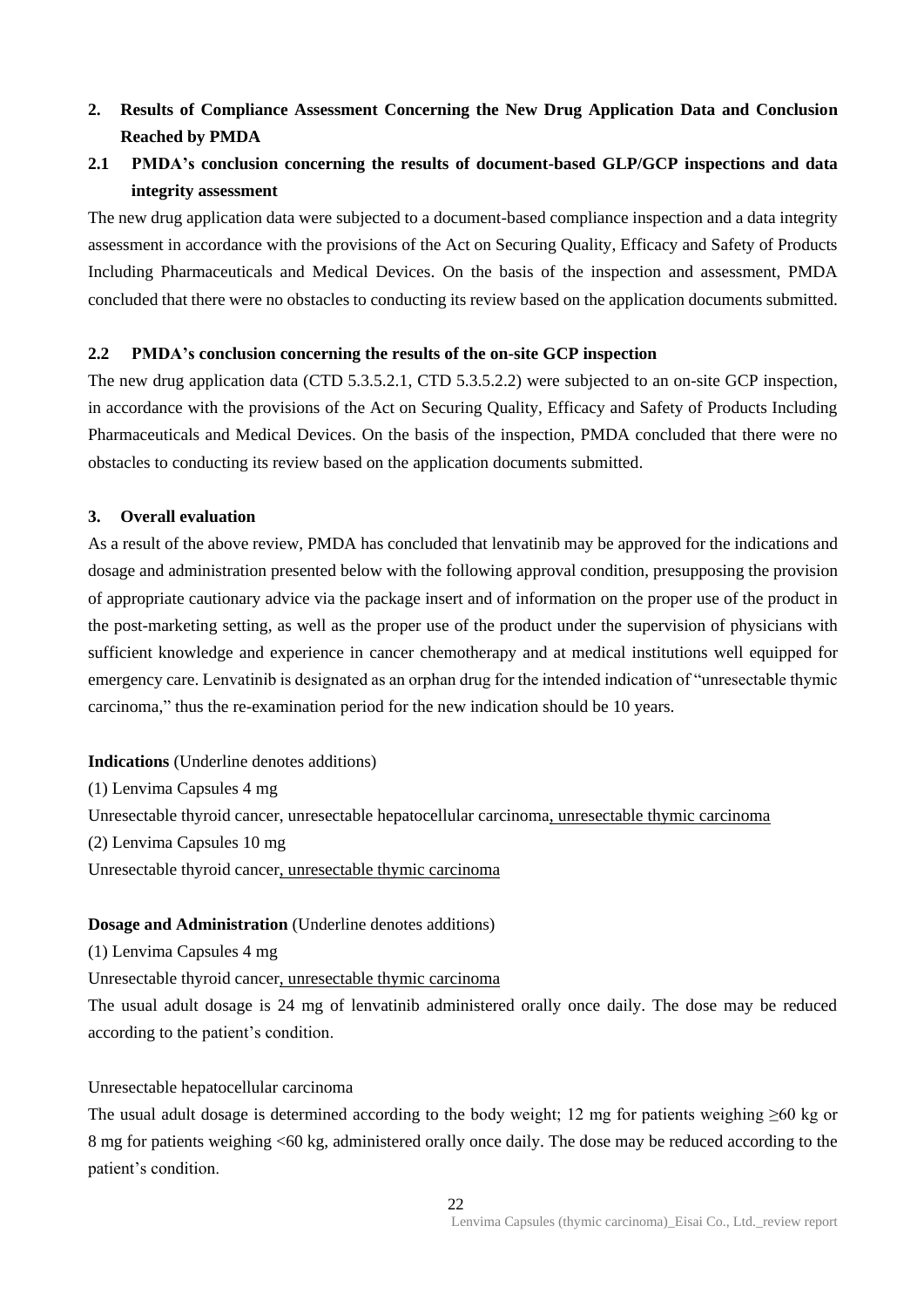### (2) Lenvima Capsules 10 mg

Unresectable thyroid cancer, unresectable thymic carcinoma

The usual adult dosage is 24 mg of lenvatinib administered orally once daily. The dose may be reduced according to the patient's condition.

### **Approval Condition**

The applicant is required to develop and appropriately implement a risk management plan.

### **Warnings** (No change)

Lenvatinib should be administered only to patients who are considered eligible for the treatment at medical institutions well equipped to cope with emergencies under the supervision of physicians with sufficient knowledge and experience in cancer chemotherapy. Consent should be obtained, before the initiation of treatment, from the patient or his/her family member who has been provided with a thorough explanation of the benefits and risks of the therapy.

### **Contraindications** (No change)

- 1. Patients with a history of hypersensitivity to any ingredient in lenvatinib
- 2. Pregnant women or women who may be pregnant

### **Precautions Concerning Indications** (Underline denotes additions)

Unresectable thyroid cancer

- 1. The efficacy and safety of lenvatinib in radioiodine-naïve patients with differentiated thyroid cancer have not been established.
- 2. Eligible patients should be selected based on a thorough understanding of the efficacy and safety of lenvatinib and the histopathological type etc., of the patients enrolled in the clinical studies described in the "Clinical Studies" section.

Unresectable hepatocellular carcinoma

- 3. The efficacy and safety of lenvatinib have not been established in patients with hepatocellular carcinoma for whom local therapies (percutaneous ethanol injection, radiofrequency ablation, microwave coagulation, hepatic artery embolization/transcatheter arterial chemoembolization, radiation, etc.) are indicated.
- 4. Eligible patients should be selected based on a thorough understanding of the efficacy and safety of lenvatinib as well as the characteristics of patients enrolled in the clinical studies, e.g., severity of hepatic impairment, described in the "Clinical Studies" section.

Unresectable thymic carcinoma

- 5. The efficacy and safety of lenvatinib as neoadjuvant chemotherapy have not been established.
- 6. Eligible patients should be selected based on a thorough understanding of the efficacy and safety of lenvatinib as well as the information described in the "Clinical Studies" section.

### **Precautions Concerning Dosage and Administration** (Underline denotes additions)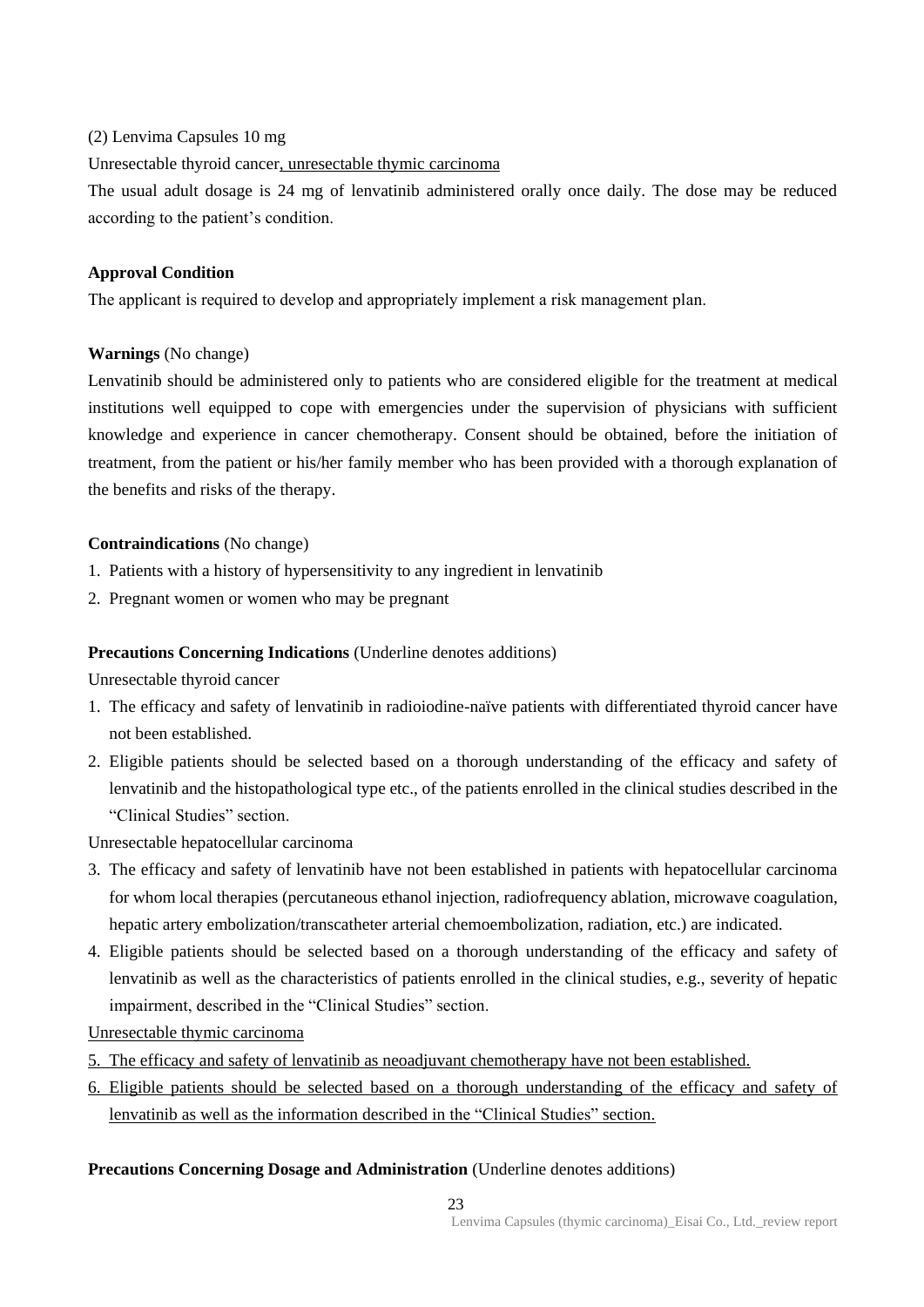### All indications

1. The efficacy and safety of concomitant use of lenvatinib with the other antineoplastic drugs have not been established.

Unresectable thyroid cancer, unresectable thymic carcinoma

2. If any adverse drug reaction is observed, lenvatinib dose should be reduced, interrupted, or discontinued, according to the symptom and severity, taking the following criteria into account. If treatment is continued at a reduced dose, the dose should be reduced to 20 mg, 14 mg, 10 mg, 8 mg, or 4 mg once daily.

| Adverse drug<br>reaction        | Severity*                                                                                                                                            | Measure                                                                                                                                                                                                                                                                                                                      |
|---------------------------------|------------------------------------------------------------------------------------------------------------------------------------------------------|------------------------------------------------------------------------------------------------------------------------------------------------------------------------------------------------------------------------------------------------------------------------------------------------------------------------------|
| Hypertension                    | Systolic blood pressure $\geq$ 140 mmHg<br>or diastolic blood pressure $\geq 90$ mmHg                                                                | Continue lenvatinib, and initiate antihypertensive drug.                                                                                                                                                                                                                                                                     |
|                                 | Systolic blood pressure $\geq 160$ mmHg<br>or diastolic blood pressure<br>$\geq$ 100 mmHg despite antihypertensive<br>treatment                      | Interrupt lenvatinib until the systolic blood pressure decreases to<br>$\leq$ 150 mmHg and diastolic blood pressure to $\leq$ 95 mmHg and initiate<br>antihypertensive drug. If lenvatinib treatment is resumed, reduce the<br>dose one-level lower.                                                                         |
|                                 | Grade 4 adverse drug reaction                                                                                                                        | Discontinue lenvatinib.                                                                                                                                                                                                                                                                                                      |
| Other adverse<br>drug reactions | Intolerable Grade 2 or Grade 3 adverse<br>drug reaction                                                                                              | Interrupt lenvatinib until the condition resolves to the baseline level<br>or Grade $\leq$ 1. (For nausea, vomiting, and diarrhoea, perform<br>appropriate treatments before interruption of lenvatinib. If control<br>fails, interrupt lenvatinib.)<br>If lenvatinib treatment is resumed, reduce the dose one-level lower. |
|                                 | Grade 4 adverse drug reaction (For<br>non-life-threatening laboratory<br>abnormality, take measures as done<br>for a Grade 3 adverse drug reaction.) | Discontinue lenvatinib.                                                                                                                                                                                                                                                                                                      |

#### **Criteria for dose reduction, interruption, and discontinuation**

\* Graded in accordance with Common Terminology Criteria for Adverse Events (CTCAE) version 4.0.

Unresectable hepatocellular carcinoma

- 3. The clinical study has confirmed that the maximum tolerated dose in patients with hepatocellular carcinoma who have moderate hepatic impairment (Child-Pugh score 7-8) is 8 mg once daily.
- 4. In case of any adverse drug reaction, the treatment should be continued with the reduced dose, otherwise interrupted or discontinued depending on the symptom and severity by reference to the following criteria.

| Initial dose     | Dose reduction by 1 level | Dose reduction by 2 levels | Dose reduction by 3 levels |
|------------------|---------------------------|----------------------------|----------------------------|
| 12 mg once daily | 8 mg once daily           | 4 mg once daily            | 4 mg every other day       |
| 8 mg once daily  | 4 mg once daily           | 4 mg every other day       | Discontinue treatment      |

#### **Criteria for dose reduction**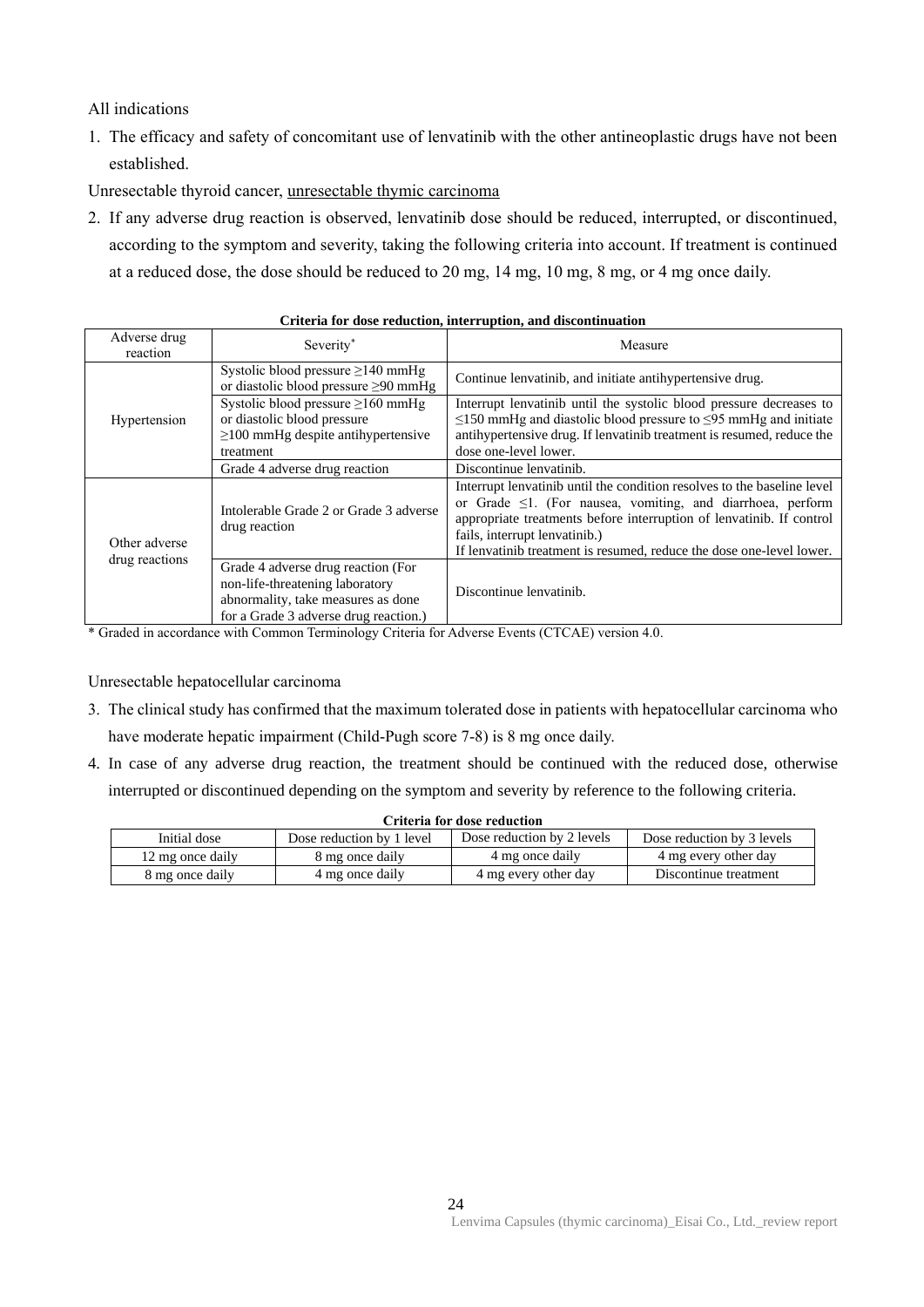| Criteria for dose reduction, interruption, and discontinuation |
|----------------------------------------------------------------|
|                                                                |

| Adverse drug<br>reaction                                                                                                                                                | Severity*                                                                                                                                                                                                                                                                                | Measure                                                                                                                                                                                                                                                                                                                                                                                                                                        |
|-------------------------------------------------------------------------------------------------------------------------------------------------------------------------|------------------------------------------------------------------------------------------------------------------------------------------------------------------------------------------------------------------------------------------------------------------------------------------|------------------------------------------------------------------------------------------------------------------------------------------------------------------------------------------------------------------------------------------------------------------------------------------------------------------------------------------------------------------------------------------------------------------------------------------------|
| Hypertension                                                                                                                                                            | Systolic blood pressure $\geq$ 140 mmHg<br>or diastolic blood pressure $\geq 90$ mmHg                                                                                                                                                                                                    | Continue lenvatinib and initiate antihypertensive drug.                                                                                                                                                                                                                                                                                                                                                                                        |
|                                                                                                                                                                         | Systolic blood pressure $\geq$ 160 mmHg<br>or diastolic blood pressure<br>$\geq$ 100 mmHg despite antihypertensive<br>treatment                                                                                                                                                          | Interrupt lenvatinib until the systolic blood pressure decreases to<br>$\leq$ 150 mmHg and diastolic blood pressure to $\leq$ 95 mmHg and initiate<br>antihypertensive drug.<br>If lenvatinib treatment is resumed, reduce the dose by one level.                                                                                                                                                                                              |
|                                                                                                                                                                         | Grade 4 adverse drug reaction                                                                                                                                                                                                                                                            | Discontinue lenvatinib.                                                                                                                                                                                                                                                                                                                                                                                                                        |
| Grade 3 adverse drug reaction (Except)<br>for clinically insignificant laboratory<br>abnormality)<br>Hematotoxicity<br>and proteinuria<br>Grade 4 adverse drug reaction | Interrupt lenvatinib until the condition resolves to the baseline level<br>or Grade $\leq$ 2.<br>If lenvatinib treatment is resumed, use the same dose after the first<br>onset of the adverse drug reaction. Reduce the dose by one level<br>following the second onset and thereafter. |                                                                                                                                                                                                                                                                                                                                                                                                                                                |
|                                                                                                                                                                         |                                                                                                                                                                                                                                                                                          | Interrupt lenvatinib until the condition resolves to the baseline level<br>or Grade $\leq$ 2.<br>If lenvatinib treatment is resumed, reduce the dose by one level.                                                                                                                                                                                                                                                                             |
| Other adverse<br>drug reactions                                                                                                                                         | Intolerable Grade 2 adverse drug<br>reaction                                                                                                                                                                                                                                             | Interrupt lenvatinib until the condition resolves to the baseline level<br>or Grade $\leq$ 1, or continue lenvatinib at a one-level lower dose (For<br>nausea, vomiting, diarrhoea, and decreased thyroid function,<br>perform appropriate treatments before interruption or dose reduction<br>of lenvatinib. If control fails, interrupt lenvatinib or reduce the dose).<br>If lenvatinib treatment is resumed, reduce the dose by one level. |
|                                                                                                                                                                         | Grade 3 adverse drug reaction (Except<br>for clinically insignificant laboratory<br>abnormality)                                                                                                                                                                                         | Interrupt lenvatinib until the condition resolves to the baseline level<br>or Grade $\leq$ 1 (For nausea, vomiting, diarrhoea, and decreased thyroid<br>function, perform appropriate treatments before interruption of<br>lenvatinib. If control fails, interrupt lenvatinib).<br>If lenvatinib treatment is resumed, reduce the dose by one level.                                                                                           |
|                                                                                                                                                                         | Grade 4 adverse drug reaction (For<br>non-life-threatening laboratory<br>abnormality, take measures as done for<br>a Grade 3 adverse drug reaction.)                                                                                                                                     | Discontinue lenvatinib.                                                                                                                                                                                                                                                                                                                                                                                                                        |

\* Graded in accordance with CTCAE version 4.0